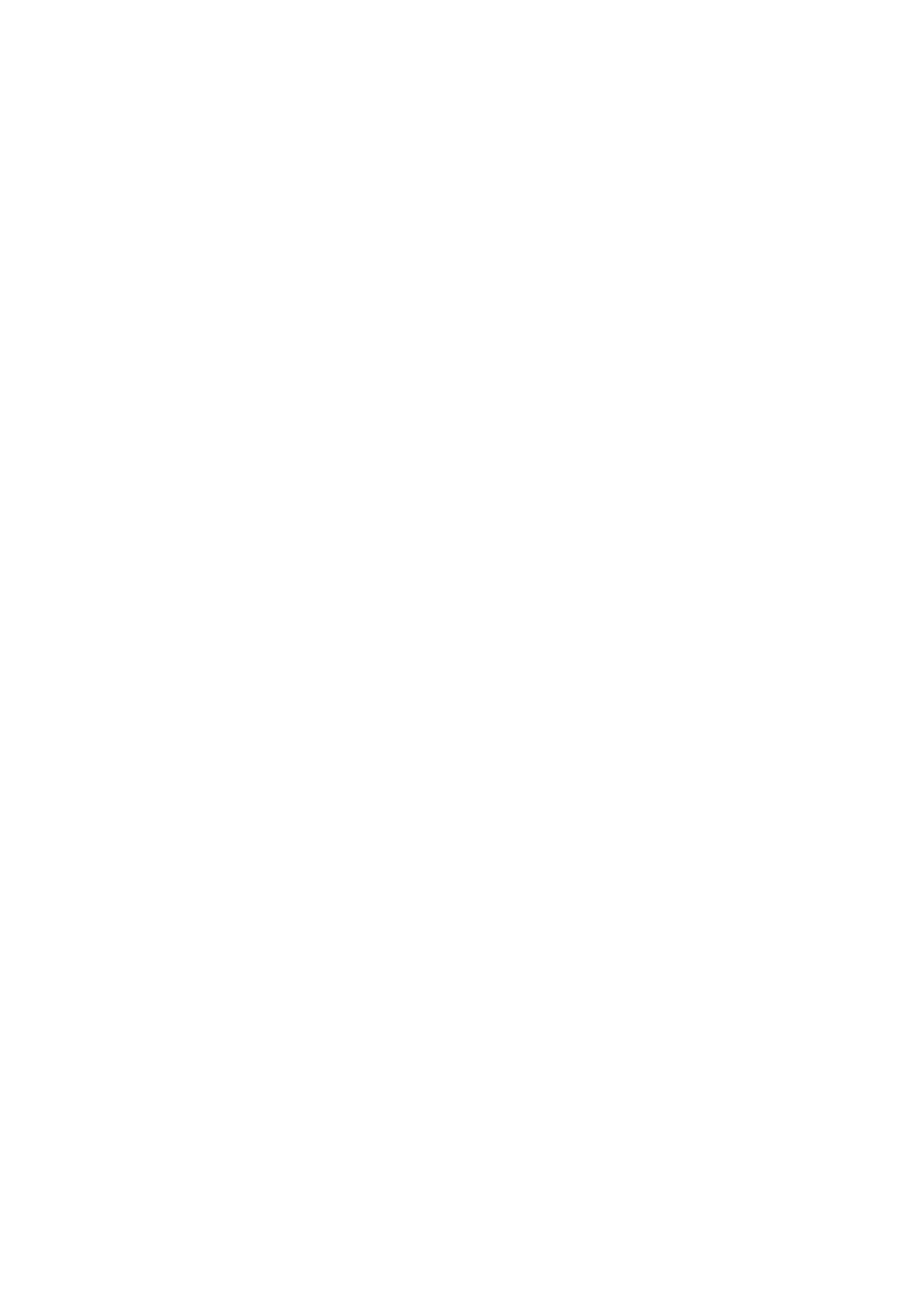# **NORTHERN TERRITORY OF AUSTRALIA**

# **PERSONAL INJURIES (LIABILITIES AND DAMAGES) AMENDMENT ACT 2022**

**Act No. [ ] of 2022**  $\overline{\phantom{a}}$  , where  $\overline{\phantom{a}}$  , where  $\overline{\phantom{a}}$  , where  $\overline{\phantom{a}}$ 

**\_\_\_\_\_\_\_\_\_\_\_\_\_\_\_\_\_\_\_\_**

# **Table of provisions**

| Part 1 | <b>Preliminary matters</b> |
|--------|----------------------------|
|--------|----------------------------|

| 1<br>2<br>3       |                                                                                                                         |                                                               |                                                            |  |
|-------------------|-------------------------------------------------------------------------------------------------------------------------|---------------------------------------------------------------|------------------------------------------------------------|--|
| Part 2            | <b>Amendments to Personal Injuries</b><br>(Liabilities and Damages) Act 2003 related<br>to damages awarded to offenders |                                                               |                                                            |  |
| 4<br>5            | Part 4A                                                                                                                 |                                                               | Damages awarded to offenders                               |  |
|                   | Division 1                                                                                                              |                                                               | <b>Preliminary matters</b>                                 |  |
|                   | 32A<br>32B<br>32C<br>32D                                                                                                | Definitions<br>Application of Part<br>Public entity defendant | No effect on claim arising from child abuse                |  |
|                   | Division 2                                                                                                              |                                                               | Limit to damages                                           |  |
|                   | 32E<br>Limit to liabilities for civil wrongs<br>32F<br>No award of aggravated or exemplary damages                      |                                                               |                                                            |  |
|                   | Division 3                                                                                                              |                                                               | Application of damages to certain payments                 |  |
|                   | 32G                                                                                                                     | payments                                                      | Public entity defendant may withhold damages for specified |  |
| 6                 |                                                                                                                         |                                                               |                                                            |  |
| Part <sub>3</sub> | <b>Miscellaneous amendments to Personal</b><br><b>Injuries (Liabilities and Damages) Act 2003</b>                       |                                                               |                                                            |  |
| 7<br>8            | Section 27 amended (Damages for non-pecuniary loss) 8<br>Section 28 repealed (Declaration of maximum amount of          |                                                               |                                                            |  |

damages for non-pecuniary loss) .................................................... 9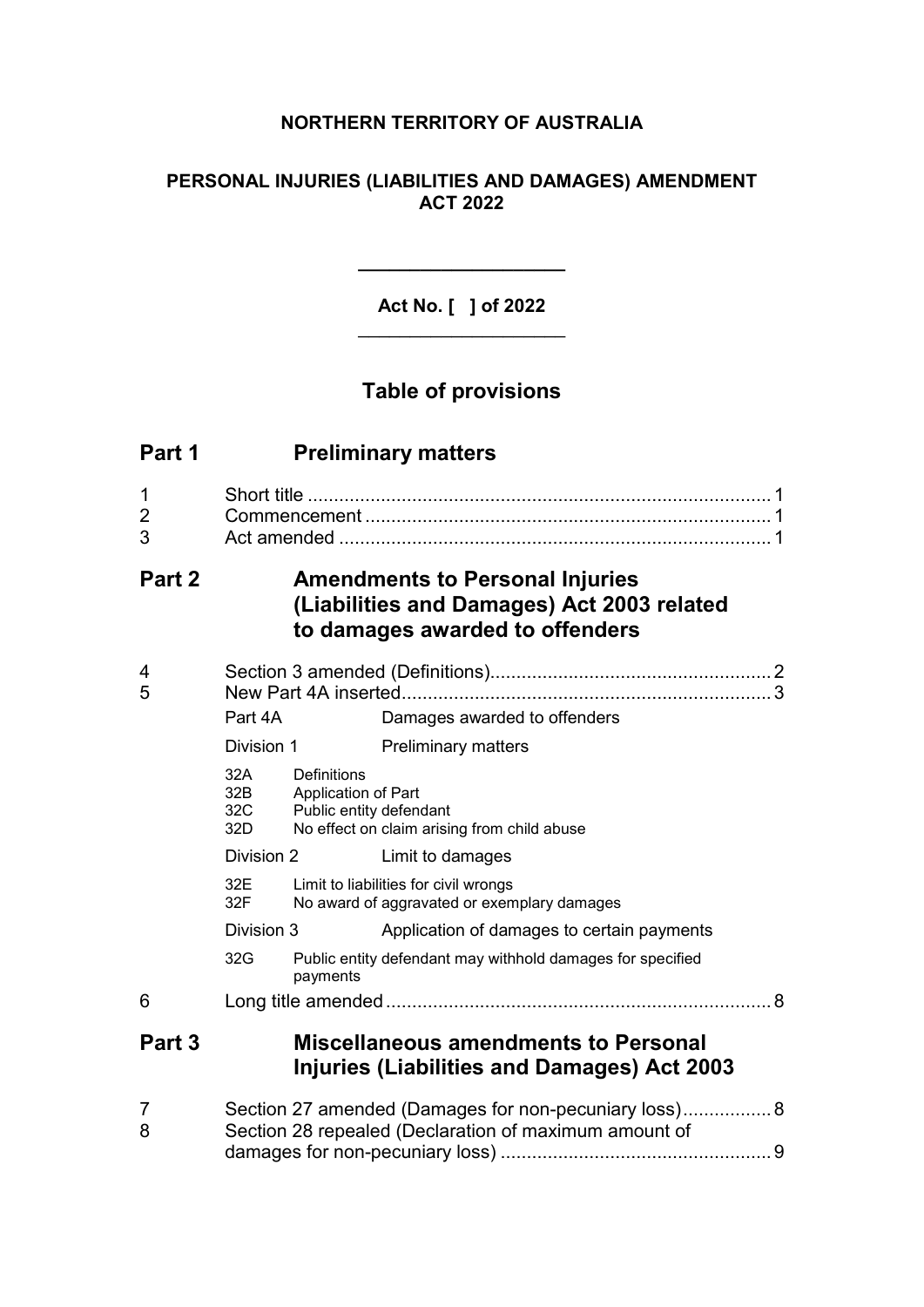# **Part 4 Amendments to Personal Injuries (Liabilities and Damages) Act 2003 related to institutional liability for child abuse**

| 9<br>10 |                                                                                                                                                                                                                                                                                                                                                                                       |                                                                                                                                                                                                                                            |                                                                                                                                 |    |
|---------|---------------------------------------------------------------------------------------------------------------------------------------------------------------------------------------------------------------------------------------------------------------------------------------------------------------------------------------------------------------------------------------|--------------------------------------------------------------------------------------------------------------------------------------------------------------------------------------------------------------------------------------------|---------------------------------------------------------------------------------------------------------------------------------|----|
|         | Part 3A                                                                                                                                                                                                                                                                                                                                                                               |                                                                                                                                                                                                                                            | Institutional liability for child abuse                                                                                         |    |
|         | Division 1                                                                                                                                                                                                                                                                                                                                                                            |                                                                                                                                                                                                                                            | <b>Preliminary matters</b>                                                                                                      |    |
|         | <b>Definitions</b><br>17A<br>17B<br>Application of Part<br>17C                                                                                                                                                                                                                                                                                                                        |                                                                                                                                                                                                                                            | Meaning of individual associated with an institution                                                                            |    |
|         | Division 2                                                                                                                                                                                                                                                                                                                                                                            |                                                                                                                                                                                                                                            | Liability of institutions                                                                                                       |    |
|         | 17D<br>17E                                                                                                                                                                                                                                                                                                                                                                            | Duty to prevent child abuse<br>Liability of institutions for child abuse by individual associated<br>with institution<br>Liability of institutions for child abuse by another child under<br>care, supervision or authority of institution |                                                                                                                                 |    |
|         | 17F                                                                                                                                                                                                                                                                                                                                                                                   |                                                                                                                                                                                                                                            |                                                                                                                                 |    |
|         | Division 3                                                                                                                                                                                                                                                                                                                                                                            |                                                                                                                                                                                                                                            | Vicarious liability of institutions for child abuse                                                                             |    |
|         | 17G                                                                                                                                                                                                                                                                                                                                                                                   |                                                                                                                                                                                                                                            | Vicarious liability of institutions for child abuse                                                                             |    |
|         | Division 4                                                                                                                                                                                                                                                                                                                                                                            |                                                                                                                                                                                                                                            | Nomination of proper respondent                                                                                                 |    |
|         | 17H<br>Nomination of proper respondent<br>17J<br>Appointment of nominated proper respondent<br>17K<br>Application to appoint institution's proper respondent<br>Appointment of proper respondent on application<br>17L<br>Decisions available to trustees when associated trust appointed<br>17M<br>as proper respondent<br>17N<br>Corporations Act 2001 (Cth) displacement provision |                                                                                                                                                                                                                                            |                                                                                                                                 |    |
|         | Division 5                                                                                                                                                                                                                                                                                                                                                                            |                                                                                                                                                                                                                                            | Continuity of institutions                                                                                                      |    |
|         | 17P                                                                                                                                                                                                                                                                                                                                                                                   | Successor institutions                                                                                                                                                                                                                     |                                                                                                                                 |    |
|         | Division 6                                                                                                                                                                                                                                                                                                                                                                            |                                                                                                                                                                                                                                            | Proceedings against unincorporated institutions                                                                                 |    |
|         | 17Q<br>17R                                                                                                                                                                                                                                                                                                                                                                            |                                                                                                                                                                                                                                            | Proceedings against unincorporated institutions<br>Liability of office holder of unincorporated institution                     |    |
|         | Division 7                                                                                                                                                                                                                                                                                                                                                                            |                                                                                                                                                                                                                                            | Court rules                                                                                                                     |    |
|         | 17S                                                                                                                                                                                                                                                                                                                                                                                   | Court rules                                                                                                                                                                                                                                |                                                                                                                                 |    |
| 11      |                                                                                                                                                                                                                                                                                                                                                                                       |                                                                                                                                                                                                                                            |                                                                                                                                 | 25 |
| Part 5  |                                                                                                                                                                                                                                                                                                                                                                                       |                                                                                                                                                                                                                                            | <b>Further amendments to Personal Injuries</b><br>(Liabilities and Damages) Act 2003 related<br>to damages awarded to offenders |    |
| 12      | Division 4                                                                                                                                                                                                                                                                                                                                                                            |                                                                                                                                                                                                                                            | Damages made available for victim payments                                                                                      |    |
|         | 32H<br>32J                                                                                                                                                                                                                                                                                                                                                                            |                                                                                                                                                                                                                                            | Offender damages to be held on trust<br>Notification of money held on trust                                                     |    |

32K Offender damages available for victim claims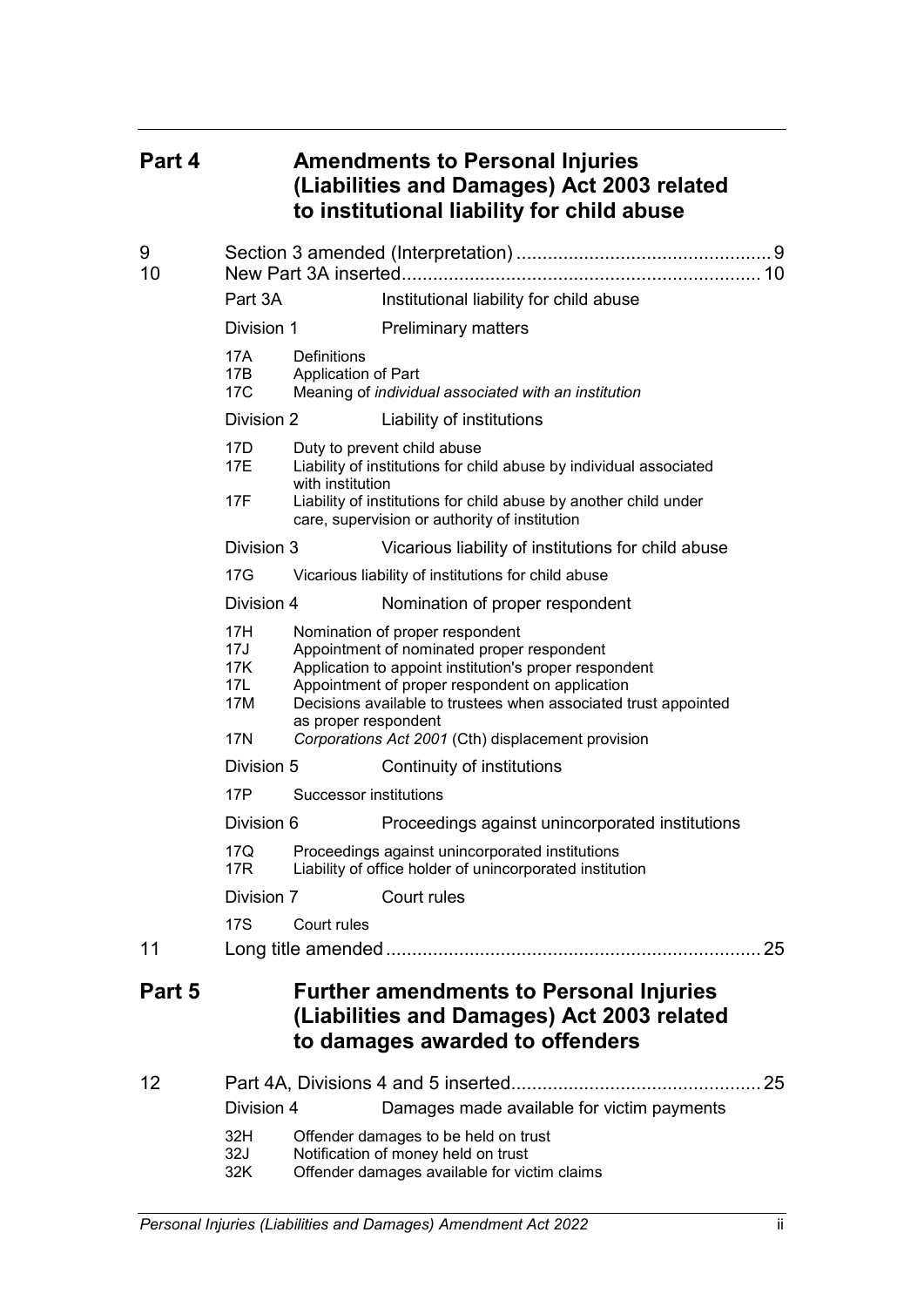|                   | <b>Repeal of Act</b>                                                                           |
|-------------------|------------------------------------------------------------------------------------------------|
| 32P               | Victim claims maintainable despite limitation period                                           |
| Division 5        | Extension of limitation period for victims                                                     |
| 32L<br>32M<br>32N | Interest of money held on trust<br>Release of money held on trust<br>Protection from liability |
|                   |                                                                                                |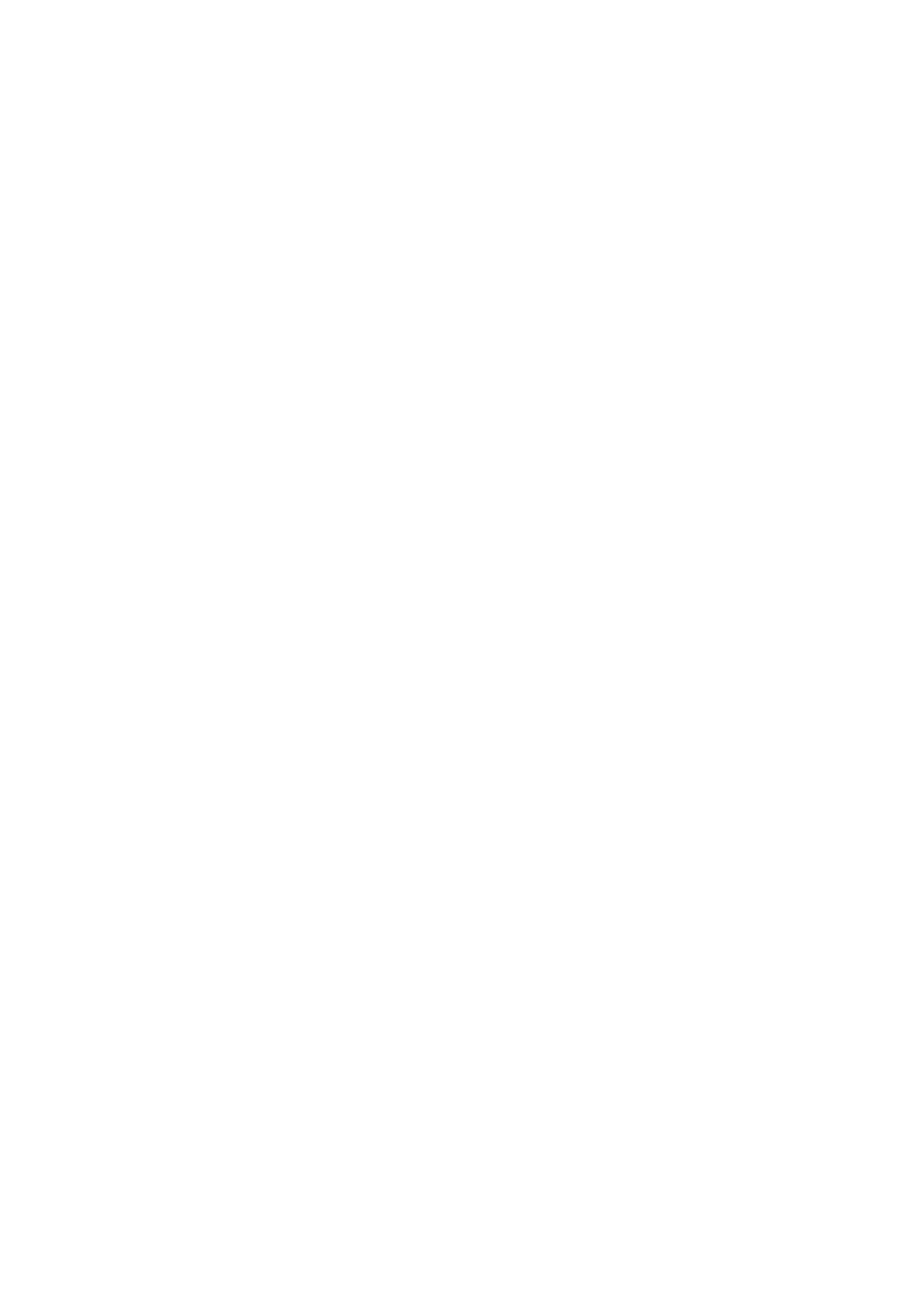

# **NORTHERN TERRITORY OF AUSTRALIA** \_\_\_\_\_\_\_\_\_\_\_\_\_\_\_\_\_\_\_\_

# **Act No. [ ] of 2022**  \_\_\_\_\_\_\_\_\_\_\_\_\_\_\_\_\_\_\_\_

An Act to amend the *Personal Injuries (Liabilities and Damages) Act 2003*

[*Assented to [ ] 2022*] [*Introduced [ ] 2022*]

**The Legislative Assembly of the Northern Territory enacts as follows:**

# **Part 1 Preliminary matters**

#### **1 Short title**

This Act may be cited as the *Personal Injuries (Liabilities and Damages) Amendment Act 2022*.

#### **2 Commencement**

- (1) This Act, except Parts 3, 4 and 5, commences on the day after the day on which the Administrator's assent to this Act is declared.
- (2) Part 3 commences on 30 September 2022.
- (3) Subject to subsection (4), Parts 4 and 5 commence on the day fixed by the Administrator by *Gazette* notice.
- (4) If a provision of Part 4 or 5 does not commence before 22 March 2024, it commences on that day.

#### **3 Act amended**

This Act amends the *Personal Injuries (Liabilities and Damages) Act 2003*.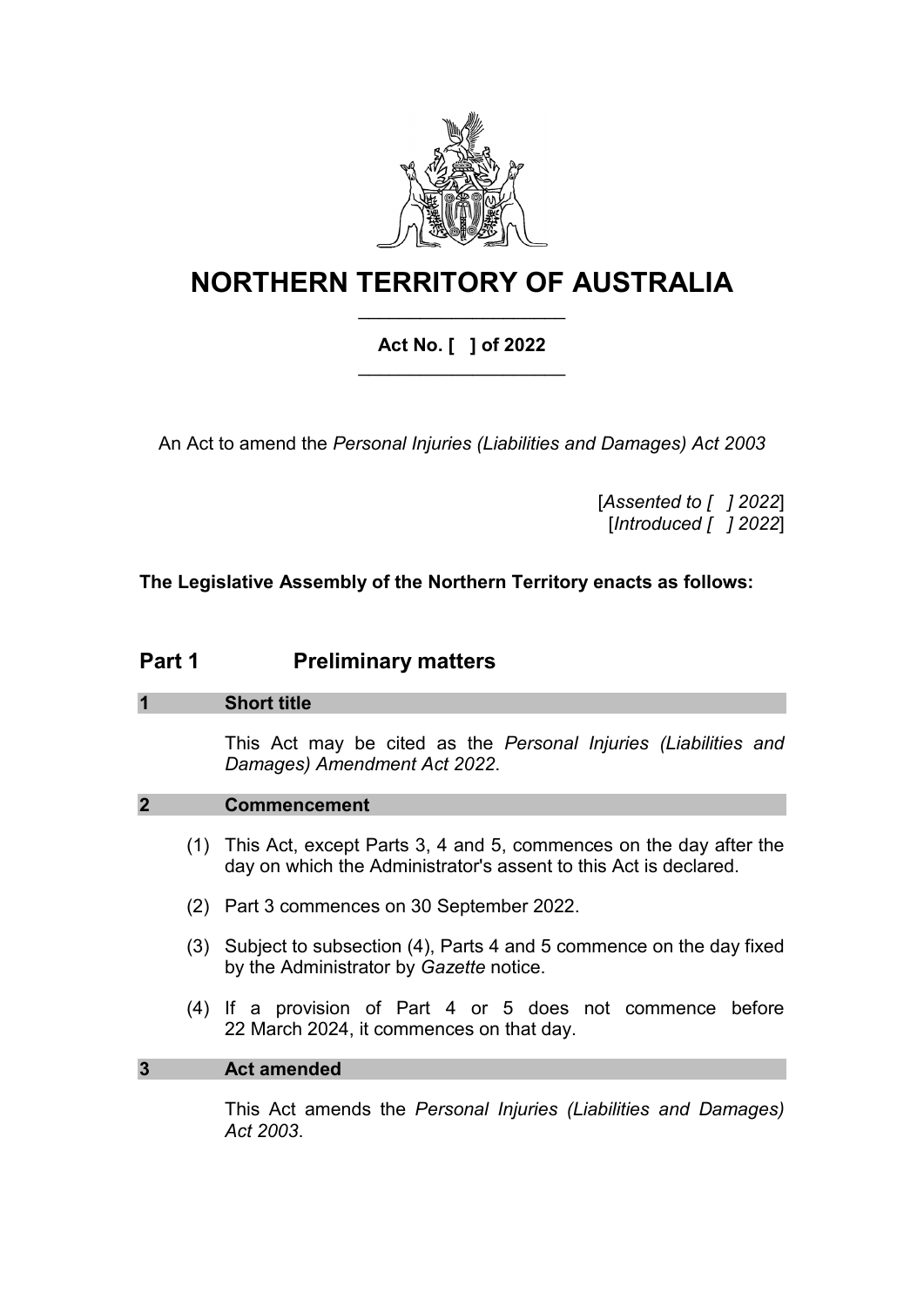# **Part 2 Amendments to Personal Injuries (Liabilities and Damages) Act 2003 related to damages awarded to offenders**

**4 Section 3 amended (Definitions)**

(1) Section 3, heading

*omit*

#### **Definitions**

*insert*

#### **Interpretation**

(2) Section 3, before "In this Act"

*insert*

- (1)
- (3) Section 3

*insert*

*child* means an individual who is under the age of 18 years.

*child abuse* means any of the following perpetrated against a child:

- (a) sexual abuse;
- (b) serious physical abuse;
- (c) psychological abuse that arises from abuse specified in paragraph (a) or (b) or both.

*civil wrong*, for Part 4A, see section 32A.

*civil wrong settlement*, for Part 4A, see section 32A.

*offender*, for Part 4A, see section 32A.

*public entity defendant*, for Part 4A, see section 32C.

**Public Trustee** means the Public Trustee appointed under section 8 of the *Public Trustee Act 1979*.

*victim claim*, for Part 4A, see section 32A.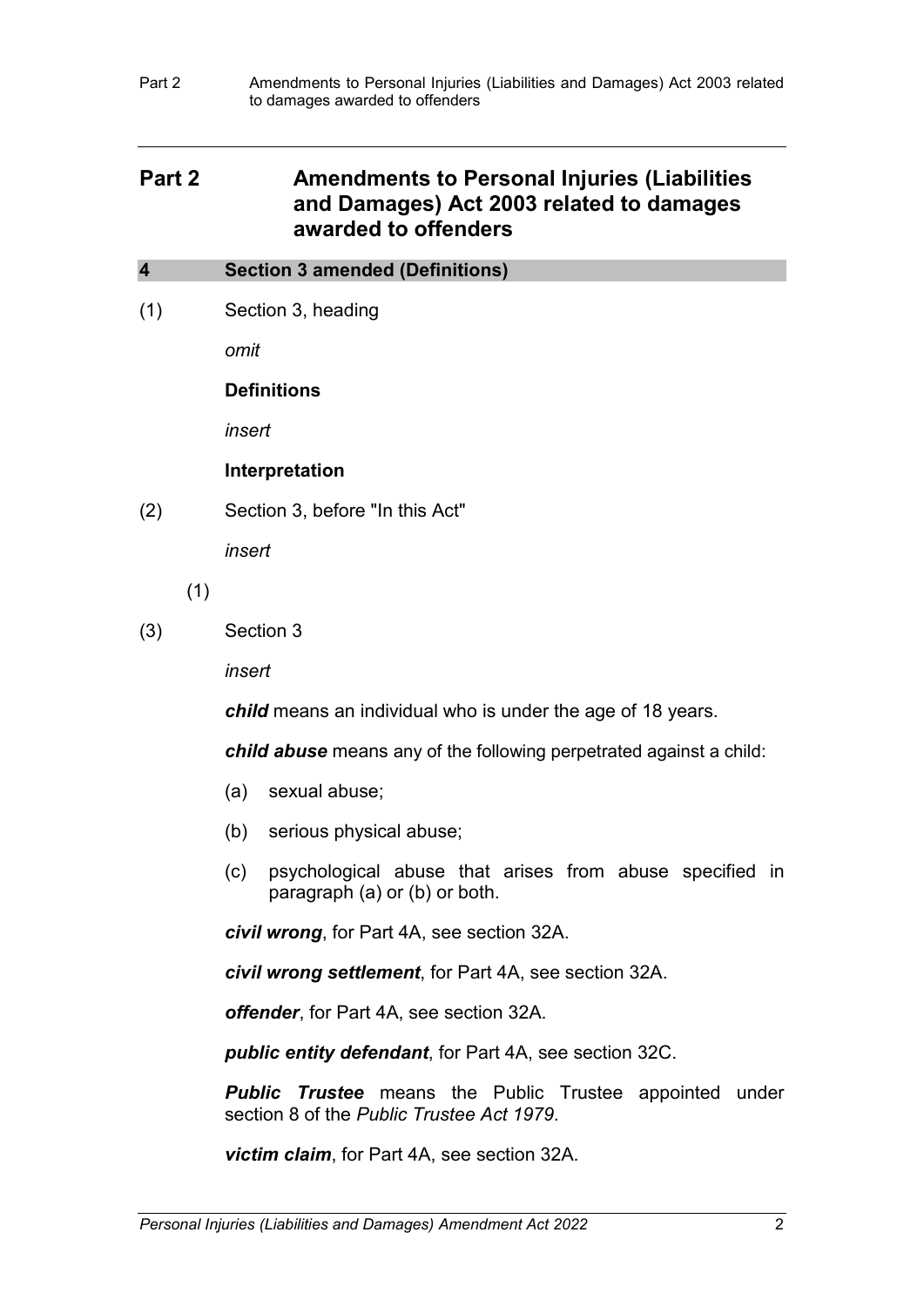(4) Section 3, at the end

*insert*

*Note for subsection (1)*

*The Interpretation Act 1978 contains definitions and other provisions that may be relevant to this Act.*

(2) For subsection (1), definition *child abuse*, paragraph (b), conduct that was lawful at the time it occurred is not child abuse.

#### **5 New Part 4A inserted**

After section 32

*insert*

# **Part 4A Damages awarded to offenders**

### **Division 1 Preliminary matters**

#### **32A Definitions**

In this Part:

*civil wrong* means an act or omission that gives rise to a claim by an individual, other than a claim for damages for a personal injury.

*civil wrong settlement* means an agreement between an individual and one or more public entity defendants requiring the public entity defendant to make a payment of monies to the individual for a civil wrong sustained when the individual was an offender.

*offender* means an individual to which section 32B applies.

*public entity defendant*, see section 32C.

*victim claim* means a claim by an individual for personal injury against an offender that arises out of an injury to the individual or death of the individual caused by the offender and the conduct causing the injury or death, on the balance of probabilities, constitutes an offence.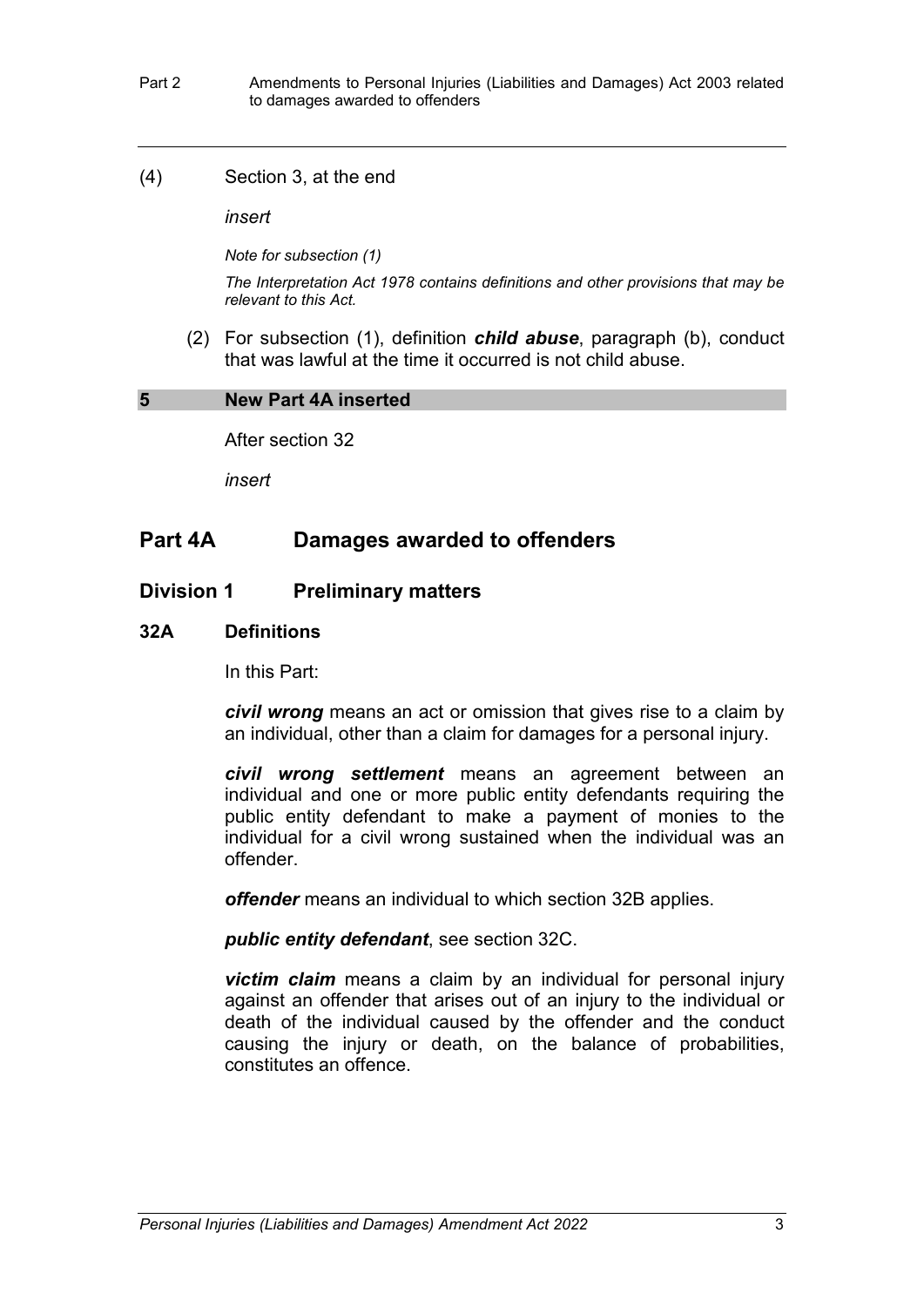#### **32B Application of Part**

- (1) This Part applies to an award of damages or payment of monies in accordance with a civil wrong settlement to an individual for a civil wrong the individual sustains when the individual is:
	- (a) an offender within the meaning of section 5 of the *Correctional Services Act 2014*; or
	- (b) a detainee as defined in section 5(1) of the *Youth Justice Act 2005*.
- (2) Despite subsection (1) and without limiting section 4(3)(b), this Part does not apply to any claim for compensation as defined in section 3(1) of the *Return to Work Act 1986*:
	- (a) arising out of an injury, within the meaning of section 3A of that Act, sustained by an offender, or a death of an offender; and
	- (b) the offender was a worker, within the meaning of section 3B of that Act, at the time of the injury or death.

#### *Note for subsection (2)*

*Section 3B(12) of the Return to Work Act 1986 provides for the circumstances*  when a person found guilty of an offence who is performing work under a court *order is to be treated as a worker.*

(3) This Part applies to a civil liability incurred by a public entity defendant because of a civil wrong sustained by an offender that was caused by a person the public entity defendant is vicariously liable for.

#### **32C Public entity defendant**

A *public entity defendant* is any of the following:

- (a) the Crown in right of the Territory;
- (b) an Agency;
- (c) a public sector employee;
- (d) a health service within the meaning of the *Health Service Act 2021*;
- (e) a Government owned corporation within the meaning of the *Government Owned Corporations Act 2001*;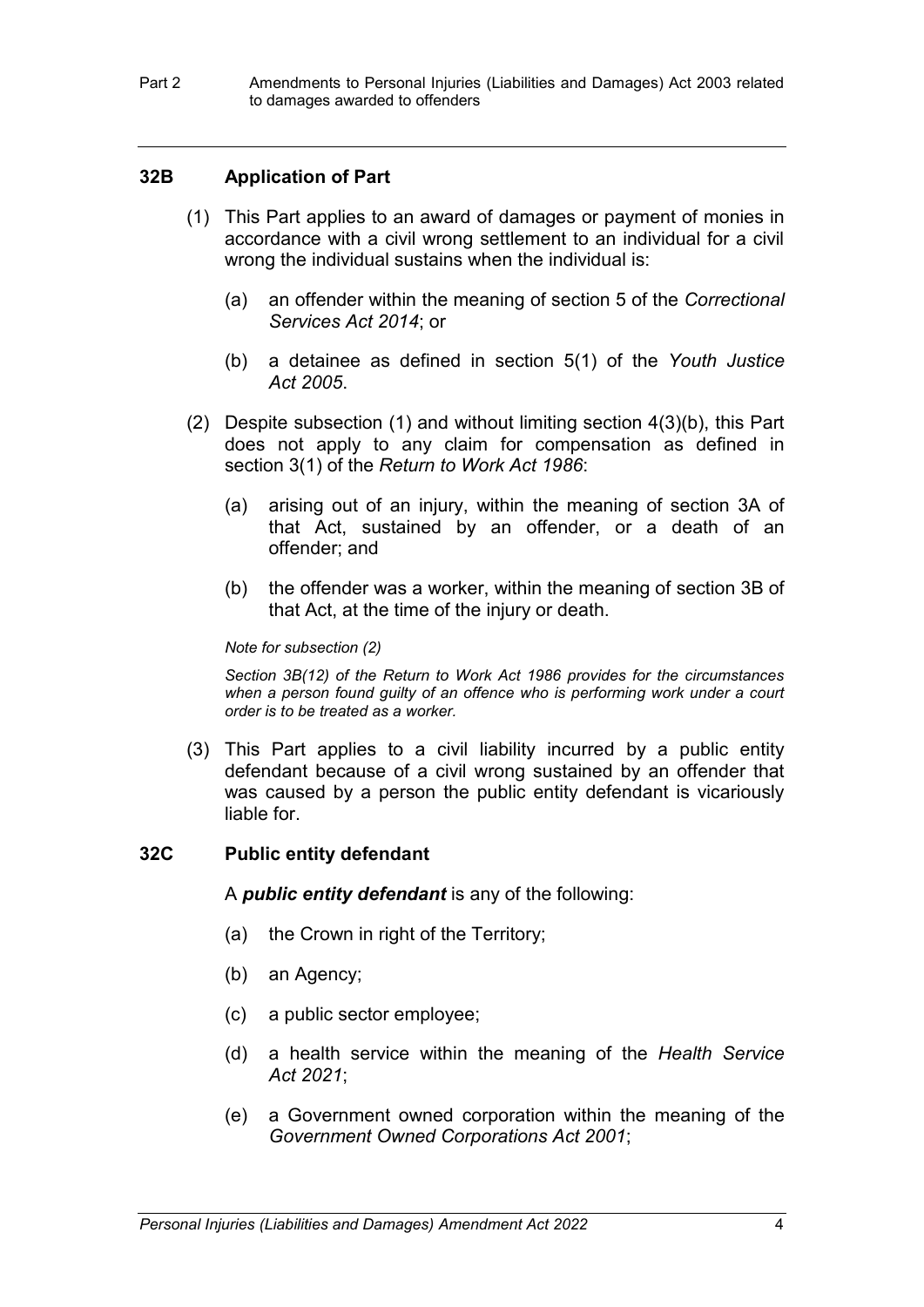- (f) an entity that is controlled, within the meaning of the *Corporations Act 2001* (Cth)*,* by an Agency or otherwise by the Territory;
- (g) a person or entity that has functions or powers under an Act or Regulations and is performing those functions or exercising those powers;
- (h) a person or entity that is performing any function for or on behalf of an entity specified in paragraph (a), (b), (d), (e), (f) or  $(q)$ .

#### **32D No effect on claim arising from child abuse**

Nothing in this Part affects a claim for a civil wrong arising from child abuse perpetrated against an offender.

*Note for section 32D*

*See section 32A, definition civil wrong. A civil wrong is a claim other than a personal injury claim.*

# **Division 2 Limit to damages**

#### **32E Limit to liabilities for civil wrongs**

- (1) Subject to subsection (2), the maximum amount of damages a court may award for a civil wrong to which this Part applies is the following amount for each civil wrong sustained by an offender:
	- (a) for a civil wrong giving rise to an action for assault:
		- (i) in the case of assault constituted by strip searching the offender without lawful reason – 5 000 monetary units; and
		- (ii) in the case of assault constituted by direct or indirect application of force to an offender without the offender's consent or with the offender's consent if the consent is obtained by force, menace, fear of harm, false and fraudulent representations as to the nature of the act or impersonation – 5 000 monetary units; and
		- (iii) in any other case of assault  $-2$  500 monetary units;
	- (b) for a civil wrong giving rise to an action for false imprisonment:
		- (i) in the case of false imprisonment of the offender for a period of 1 day or less – 2 000 monetary units; and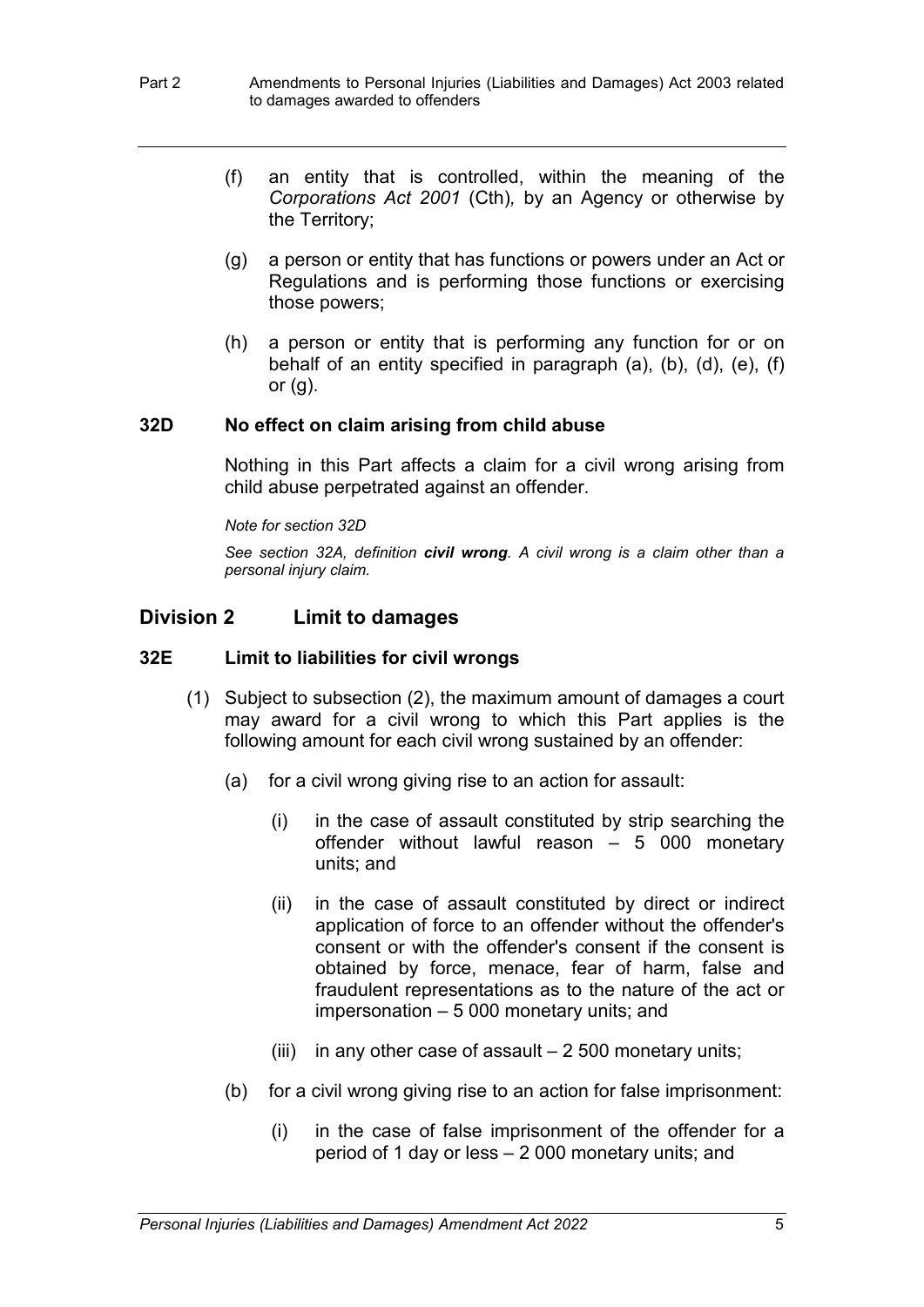- (ii) in the case of false imprisonment of the offender for a period of more than 1 day and less than 30 days – 1000 monetary units for each day during which the false imprisonment continues; and
- (iii) in the case of false imprisonment of the offender for a period of 30 days or more and less than 60 days – 500 monetary units for each day during which the false imprisonment continues; and
- (iv) in the case of false imprisonment of the offender for a period of 60 days or more – 250 monetary units for each day during which the false imprisonment continues.
- (2) The maximum amount of damages a court may award to an offender for a civil wrong or series of related civil wrongs to which this Part applies is 15 000 monetary units.
- (3) To avoid doubt, this section does not apply to an individual in respect of a civil wrong if the individual sustains the civil wrong after the individual ceases to be an offender.
- (4) In this section:

*series of related civil wrongs* means 2 or more civil wrongs committed against an offender that:

- (a) occur at approximately the same time; or
- (b) occur over a period of time and are committed by the same person or group of persons.

#### **32F No award of aggravated or exemplary damages**

A court must not award aggravated damages or exemplary damages in respect of a civil wrong to which this Part applies.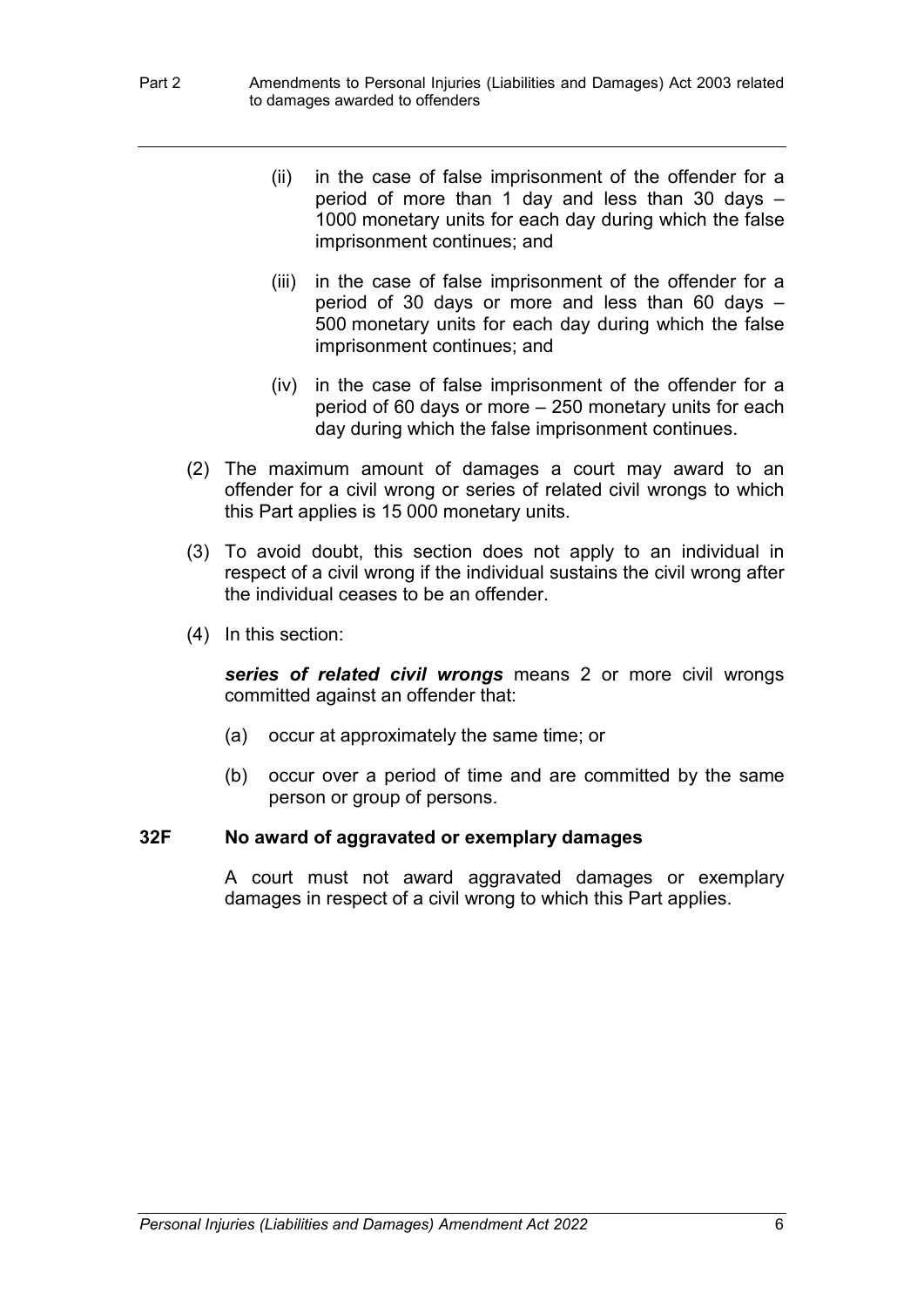# **Division 3 Application of damages to certain payments**

#### **32G Public entity defendant may withhold damages for specified payments**

- (1) A public entity defendant ordered by a court to pay damages to an offender for a civil wrong to which this Part applies may withhold an amount from the damages that the public entity defendant is required to pay to the offender for the satisfaction of the following:
	- (a) an amount the Territory may recover in accordance with an order made under section 56 of the *Victims of Crime Assistance Act 2006*;
	- (b) an outstanding fine imposed by a court under Part 3 of the *Fines and Penalties (Recovery) Act 2001* and enforcement costs under that Act for the fine;
	- (c) a penalty under an infringement notice, within the meaning of the *Fines and Penalties (Recovery) Act 2001*, issued under a law that was not paid within the time specified in the infringement notice, or in accordance with the requirements of that Act for the recovery of the penalty, and enforcement costs under that Act for the penalty.
- (2) Despite anything to the contrary in a civil wrong settlement, a public entity defendant paying monies under the civil wrong settlement may withhold an amount from the monies that the public entity defendant is required to pay to the offender for the satisfaction of the following:
	- (a) an amount the Territory may recover in accordance with an order made under section 56 of the *Victims of Crime Assistance Act 2006*;
	- (b) an outstanding fine imposed by a court under Part 3 of the *Fines and Penalties (Recovery) Act 2001* and enforcement costs under that Act for the fine;
	- (c) a penalty under an infringement notice, within the meaning of the *Fines and Penalties (Recovery) Act 2001*, issued under a law that was not paid within the time specified in the infringement notice, or in accordance with the requirements of that Act for the recovery of the penalty, and enforcement costs under that Act for the penalty.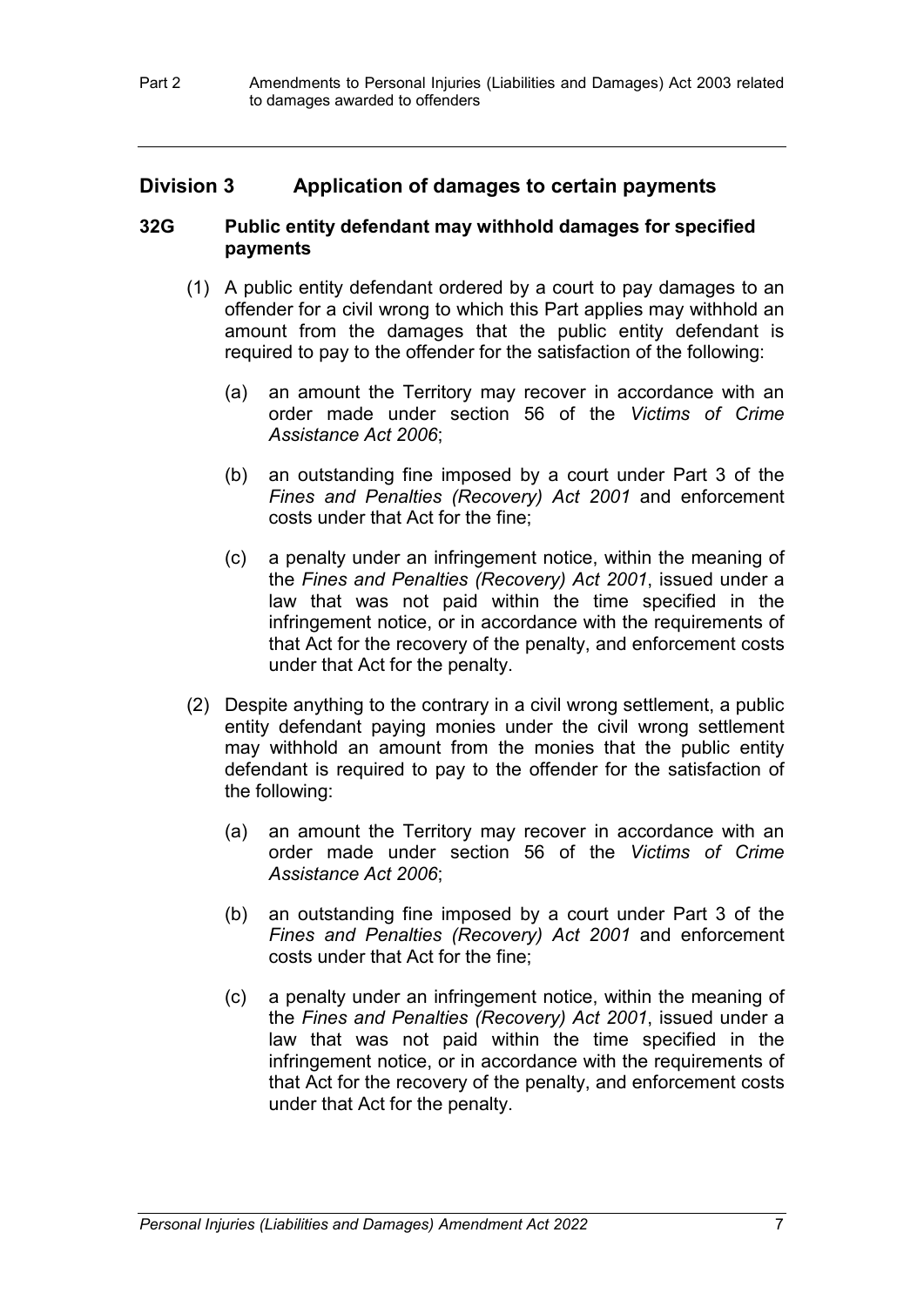- Part 3 Miscellaneous amendments to Personal Injuries (Liabilities and Damages) Act 2003
	- (3) To avoid doubt, an amount, outstanding fine or penalty specified in subsection (1) or (2) does not include any amount, outstanding fine or penalty that is cancelled, withdrawn, annulled or in any other way made no longer recoverable by the Territory.

#### **6 Long title amended**

Long title, after "**payments of damages for personal injuries,**"

*insert*

**to introduce a scheme limiting payments to certain offenders,**

# **Part 3 Miscellaneous amendments to Personal Injuries (Liabilities and Damages) Act 2003**

### **7 Section 27 amended (Damages for non-pecuniary loss)**

(1) Section 27(1)

*omit, insert*

- (1) The maximum amount of damages a court may award for non-pecuniary loss is 680 000 monetary units.
- (2) Section 27(3) and (4)

*omit, insert*

- (3) When awarding damages for non-pecuniary loss, a court must award the following amount:
	- (a) if the court determines the degree of permanent impairment to be 85% or more of the whole person – 680 000 monetary units;
	- (b) if the court determines the degree of permanent impairment to be not less than 15% and not more than 84% of the whole person – the relevant percentage of 680 000 monetary units;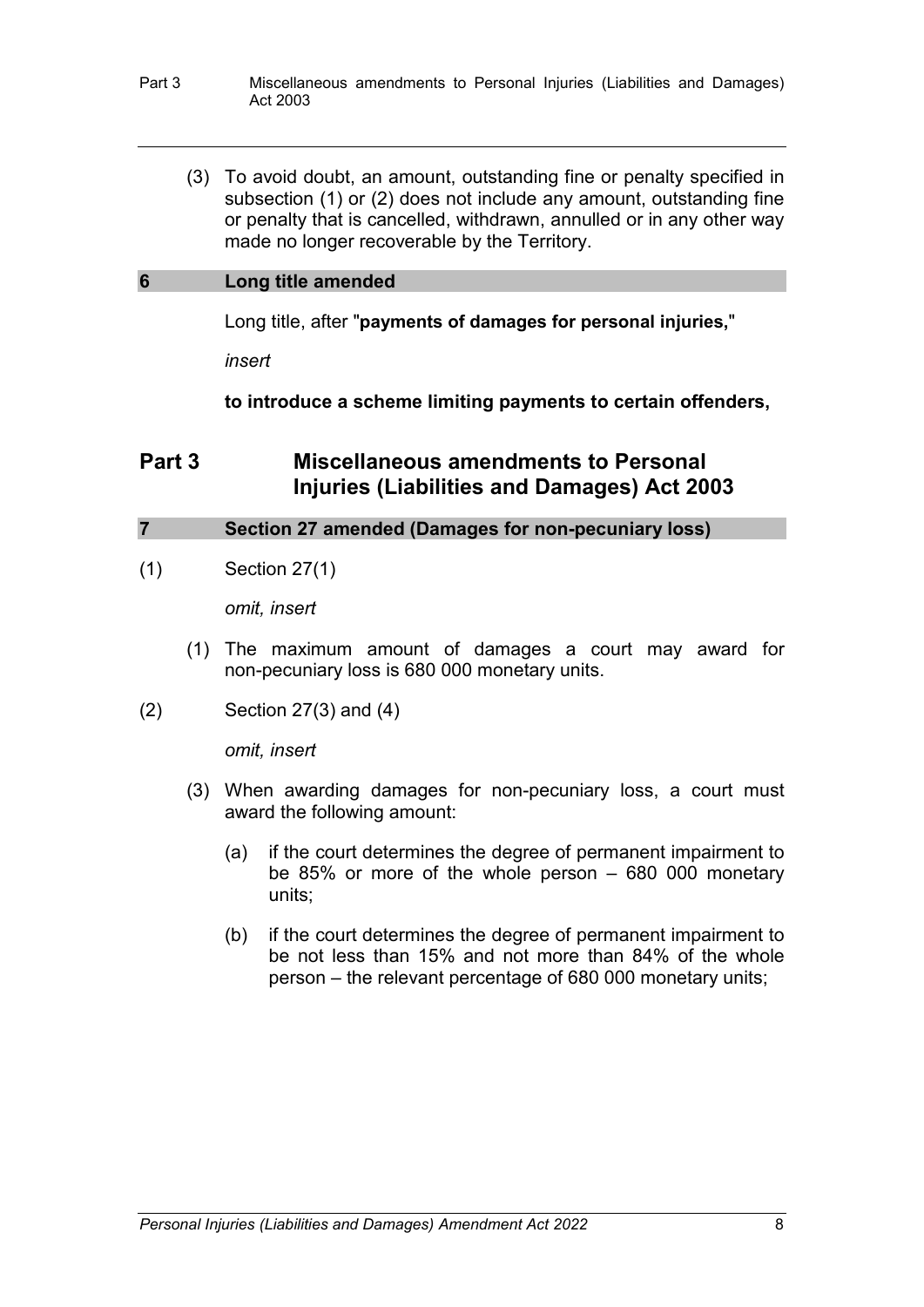| Part 4                                                          | Amendments to Personal Injuries (Liabilities and Damages) Act 2003 related<br>to institutional liability for child abuse |                           |                                                                                                                                                                                            |
|-----------------------------------------------------------------|--------------------------------------------------------------------------------------------------------------------------|---------------------------|--------------------------------------------------------------------------------------------------------------------------------------------------------------------------------------------|
|                                                                 | (c)                                                                                                                      | relevant percentage.      | if the court determines the degree of permanent impairment to<br>be a percentage of the whole person specified in column 1 of<br>the Table – the amount specified in column 2 opposite the |
|                                                                 |                                                                                                                          |                           | <b>TABLE</b>                                                                                                                                                                               |
| Column 1                                                        |                                                                                                                          |                           | Column <sub>2</sub>                                                                                                                                                                        |
| Degree of permanent impairment as<br>percentage of whole person |                                                                                                                          |                           | Amount of damages to be awarded                                                                                                                                                            |
| not less than 5% but less than 10%                              |                                                                                                                          |                           | 13 600 monetary units                                                                                                                                                                      |
|                                                                 |                                                                                                                          | 10%                       | 20 400 monetary units                                                                                                                                                                      |
|                                                                 |                                                                                                                          | 11%                       | 27 200 monetary units                                                                                                                                                                      |
|                                                                 |                                                                                                                          | 12%                       | 40 800 monetary units                                                                                                                                                                      |
|                                                                 |                                                                                                                          | 13%                       | 54 400 monetary units                                                                                                                                                                      |
|                                                                 |                                                                                                                          | 14%                       | 81 600 monetary units                                                                                                                                                                      |
| 8                                                               | Section 28 repealed (Declaration of maximum amount of<br>damages for non-pecuniary loss)                                 |                           |                                                                                                                                                                                            |
|                                                                 |                                                                                                                          | Section 28                |                                                                                                                                                                                            |
|                                                                 | repeal                                                                                                                   |                           |                                                                                                                                                                                            |
| Part 4                                                          |                                                                                                                          | liability for child abuse | <b>Amendments to Personal Injuries (Liabilities</b><br>and Damages) Act 2003 related to institutional                                                                                      |

#### **9 Section 3 amended (Interpretation)**

Section 3(1)

*insert*

*associated trust*, for Part 3A, see section 17K(4).

*contract* includes subcontract and any further contract made under the subcontract.

*delegation* includes subdelegation and any further delegation made under the subdelegation.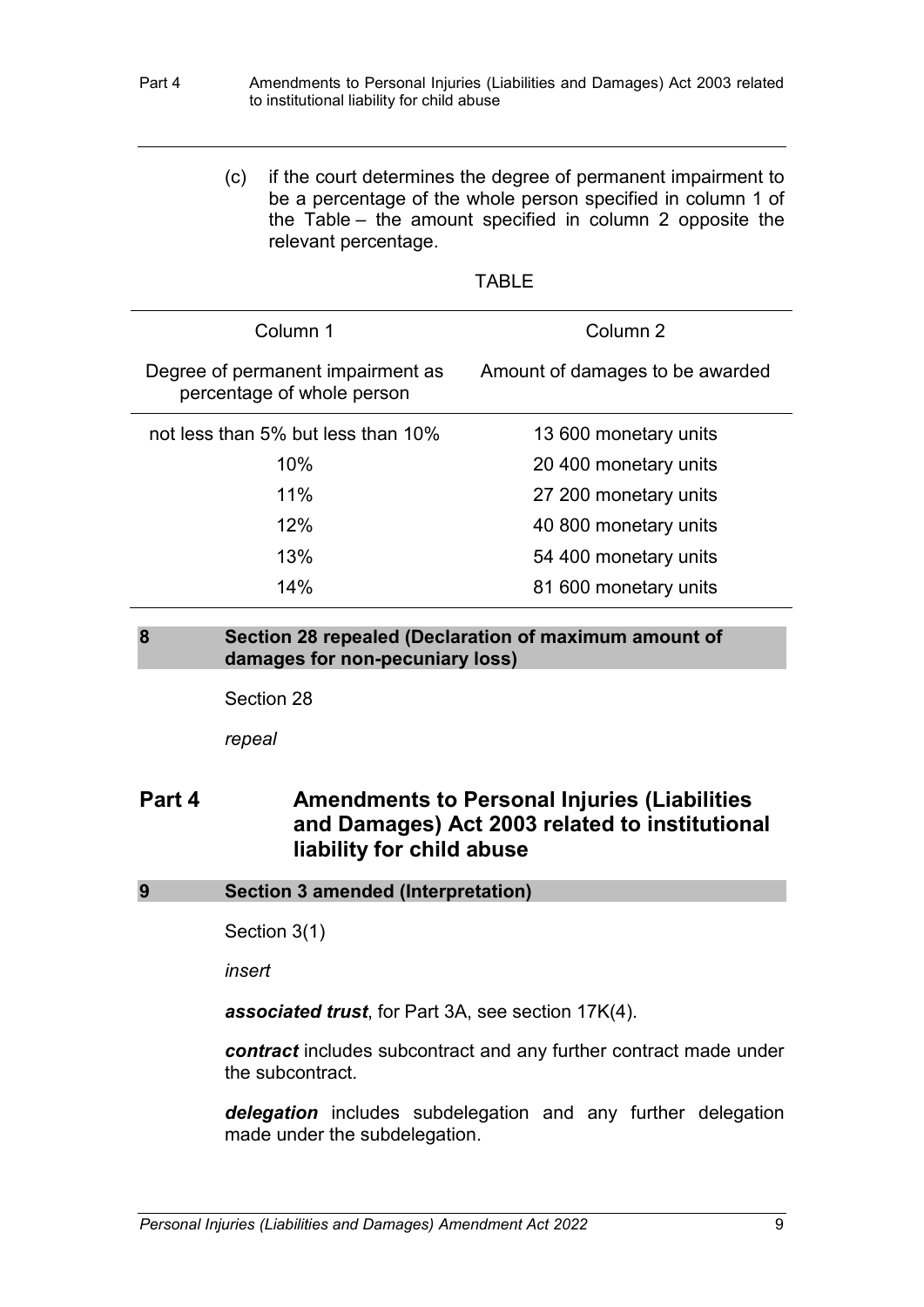*individual associated with an institution*, for Part 3A, see section 17C.

*management member*, for Part 3A, see section 17A.

*proper respondent*, for Part 3A, see section 17A.

*unincorporated institution*, for Part 3A, see section 17A.

#### **10 New Part 3A inserted**

After section 17

*insert*

# **Part 3A Institutional liability for child abuse**

### **Division 1 Preliminary matters**

#### **17A Definitions**

In this Part:

*management member* of an institution means:

- (a) a member of any management committee of the institution; or
- (b) if the institution does not have a management committee  $-$  a person who is concerned with, or takes part in, the management of the institution, regardless of the person's title or position.

*proper respondent* means an institution appointed as the proper respondent in a proceeding by a court under section 17J(1) or 17L(1).

*unincorporated institution* means an institution that is not incorporated.

*Example for definition unincorporated institution*

*An unincorporated association providing community services that has a name, ABN, membership and constitutional arrangement for meetings of members and appointment of officers.*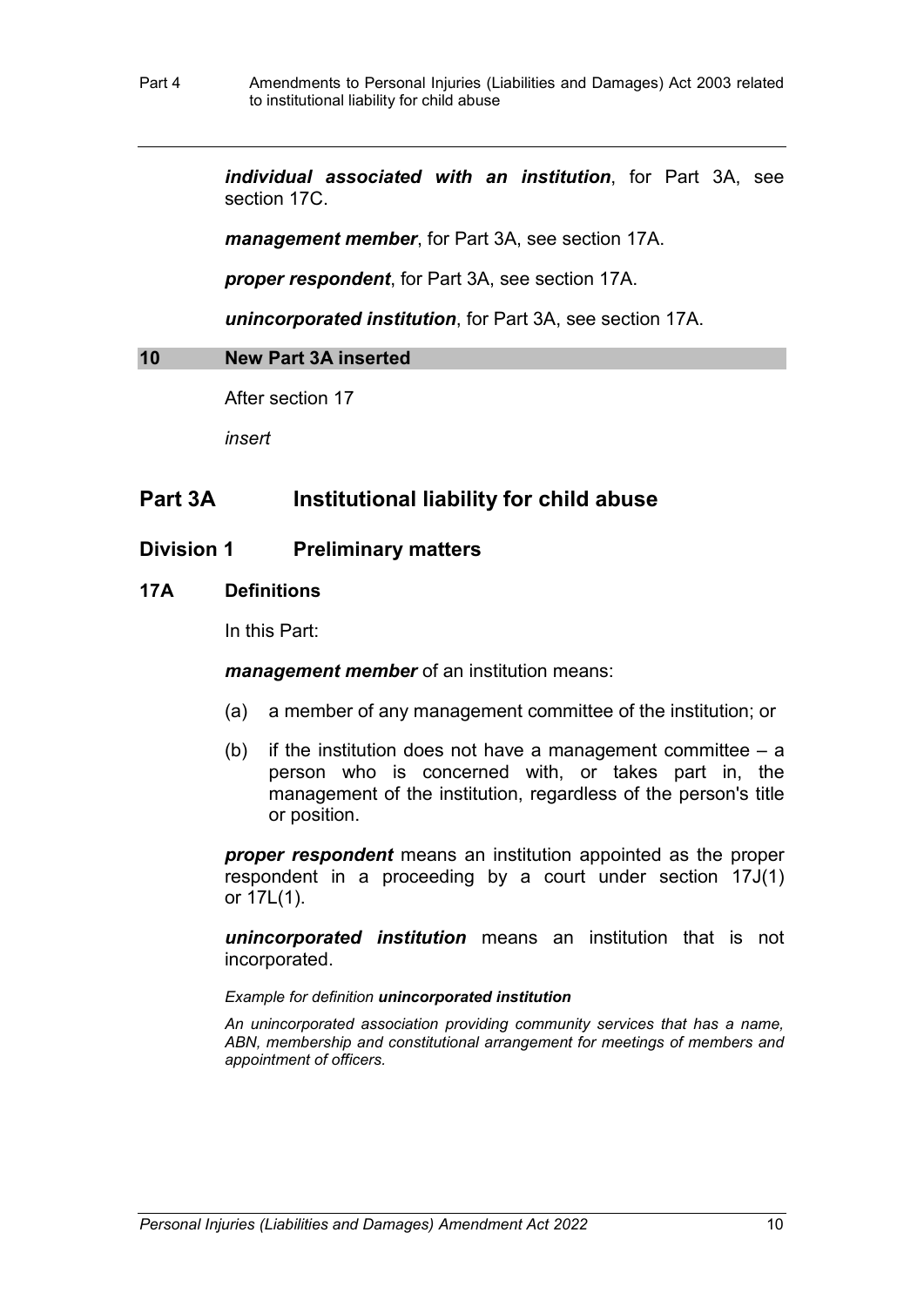## **17B Application of Part**

- (1) This Part applies to the following institutions while exercising care, supervision or authority over a child:
	- (a) a body;
	- (b) an entity;
	- (c) a body corporate;
	- (d) a group of persons;
	- (e) an association;
	- (f) an organisation.
- (2) An institution does not include a family or an individual.
- (3) This Part applies to an institution whether it is incorporated or not incorporated.
- (4) For this Part, it is not necessary for an institution to have:
	- (a) a written constitution or fixed membership; or
	- (b) any prescribed attribute.
- (5) Despite section 4(2), this Division and Divisions 4, 5 and 6 apply in relation to a cause of action whether it arose before or after the commencement of this Part.

# **17C Meaning of** *individual associated with an institution*

- (1) An *individual associated with an institution* includes:
	- (a) an office holder, officer, owner, trustee, employee, volunteer or contractor of the institution; and
	- (b) if the institution is a religious institution a religious leader or a member of the religious institution; and
	- (c) if the institution by any arrangement, contract or delegation made another institution responsible for exercising care, supervision or authority over a child – an individual specified in paragraph (a) or (b) in relation to that other institution; and
	- (d) if the institution by any arrangement, contract or delegation made an individual responsible for exercising care, supervision or authority over a child – that individual; and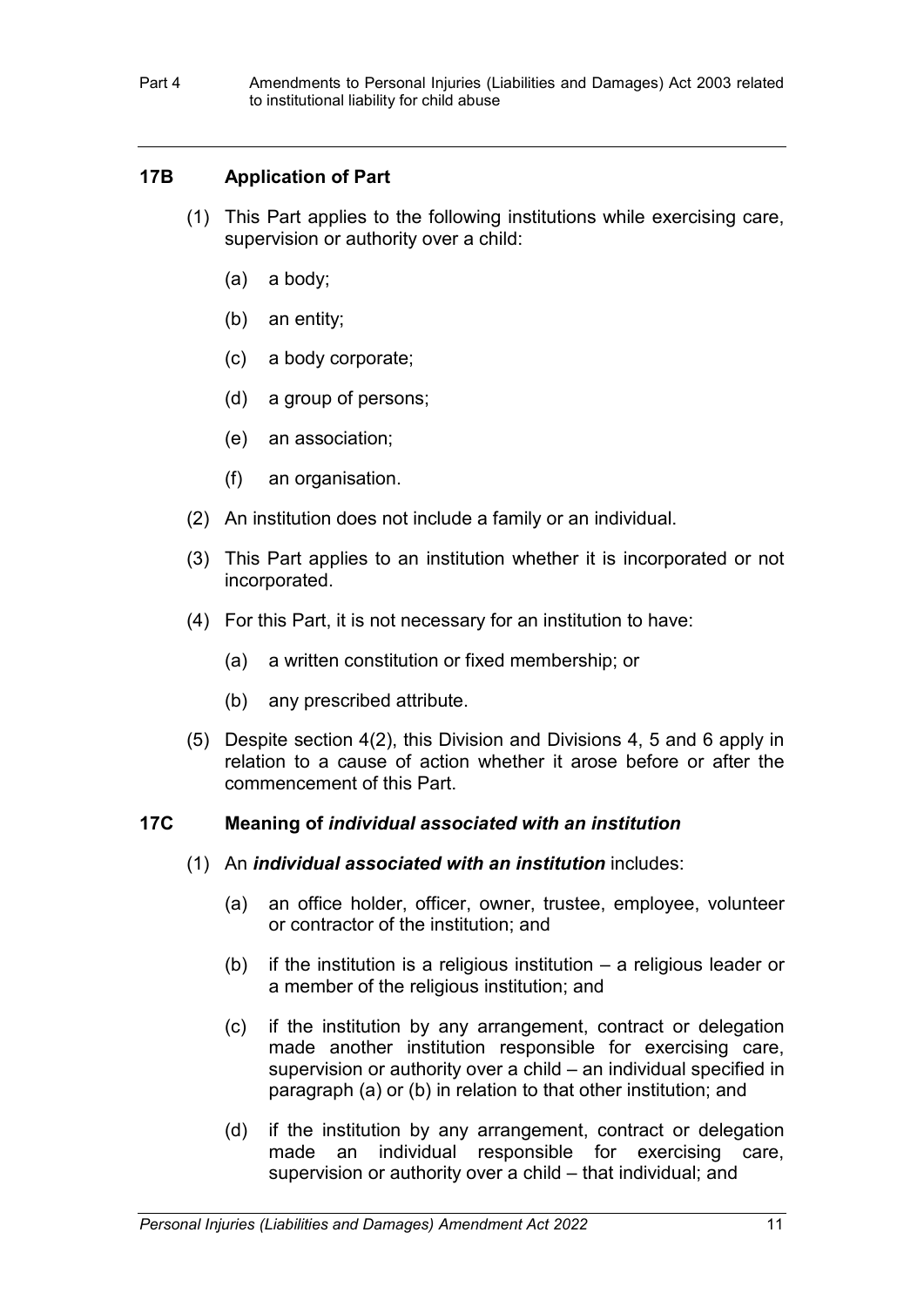- (e) any other prescribed individual.
- (2) Despite subsection (1), an individual is not an individual associated with an institution solely because the institution wholly or partly funds or regulates another institution that the individual is associated with.

## **Division 2 Liability of institutions**

#### **17D Duty to prevent child abuse**

- (1) An institution exercising care, supervision or authority over a child has a duty to take all reasonable steps to prevent child abuse of the child by any individual associated with the institution while the child is under the care, supervision or authority of the institution.
- (2) An institution exercising care, supervision or authority over a child has a duty to take all reasonable steps to prevent child abuse of the child by another child in the care or under the supervision or authority of the institution while the children are under the care, supervision or authority of the institution.

#### **17E Liability of institutions for child abuse by individual associated with institution**

- (1) This section applies to a proceeding against an institution for personal injury to an individual arising from child abuse of the individual.
- (2) If the plaintiff proves on the balance of probabilities an individual associated with the institution perpetrated the child abuse while the individual abused was under the care, supervision or authority of the institution, the institution is taken to have breached the duty of care under section 17D(1), unless the institution proves on the balance of probabilities that it took all reasonable steps to prevent the child abuse.
- (3) In determining whether an institution took all reasonable steps to prevent child abuse, a court may take into account the following:
	- (a) the nature of the institution;
	- (b) the size and organisational capacity of the institution;
	- (c) the resources reasonably available to the institution to prevent child abuse;
	- (d) the relationship between the institution and the child;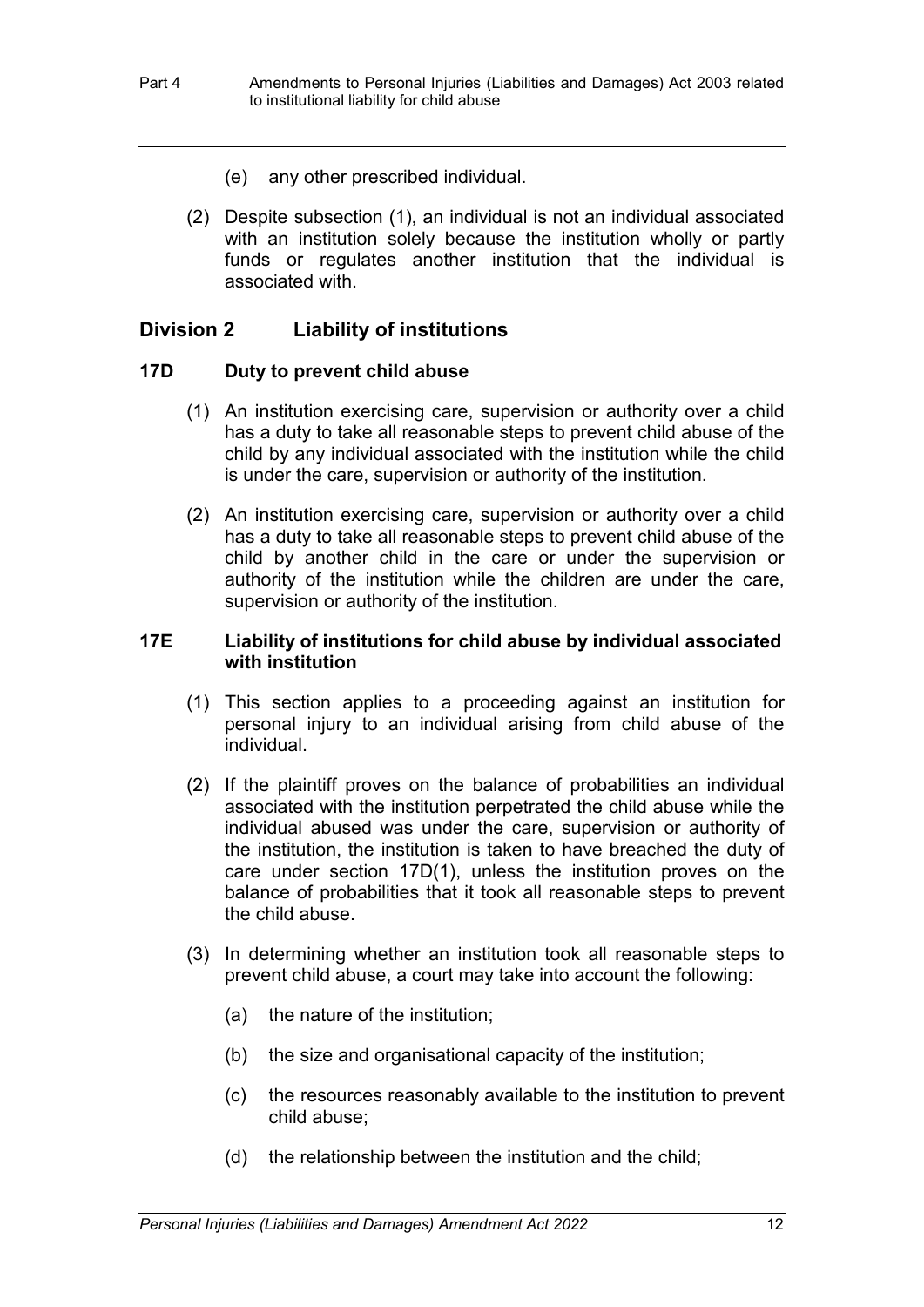- (e) the role in the institution of the individual associated with the institution who perpetrated the child abuse;
- (f) whether the institution placed the individual associated with the institution who perpetrated the child abuse in a position or situation where that individual had:
	- (i) authority, power or control over the child; or
	- (ii) the trust of the child; or
	- (iii) the ability to achieve intimacy with the child;
- (g) whether the institution delegated the care, supervision or authority over the child to another institution or person;
- (h) whether the institution knew or ought to have known of the child abuse by the individual associated with the institution;
- (i) the level of control the institution had over the individual associated with the institution who perpetrated the child abuse at the time the child abuse occurred;
- (j) whether the institution complied with any standards applicable to child safety at the time the child abuse occurred;
- (k) any other matter prescribed by regulation;
- (l) any other matter the court considers relevant.
- (4) In a proceeding against 2 or more institutions subsection (2) applies to each institution equally.
- (5) If a court awards damages to an individual in respect of liability of an institution that is established in accordance with this section, the court must take into account any award of damages to the individual in respect of liability of the institution established in accordance with section 17G in determining the amount of damages the court awards for liability established under this section.

#### **17F Liability of institutions for child abuse by another child under care, supervision or authority of institution**

- (1) This section applies to a proceeding against an institution for personal injury to an individual arising from child abuse of the individual.
- (2) If the plaintiff proves on the balance of probabilities that another child in the care or under the supervision or authority of the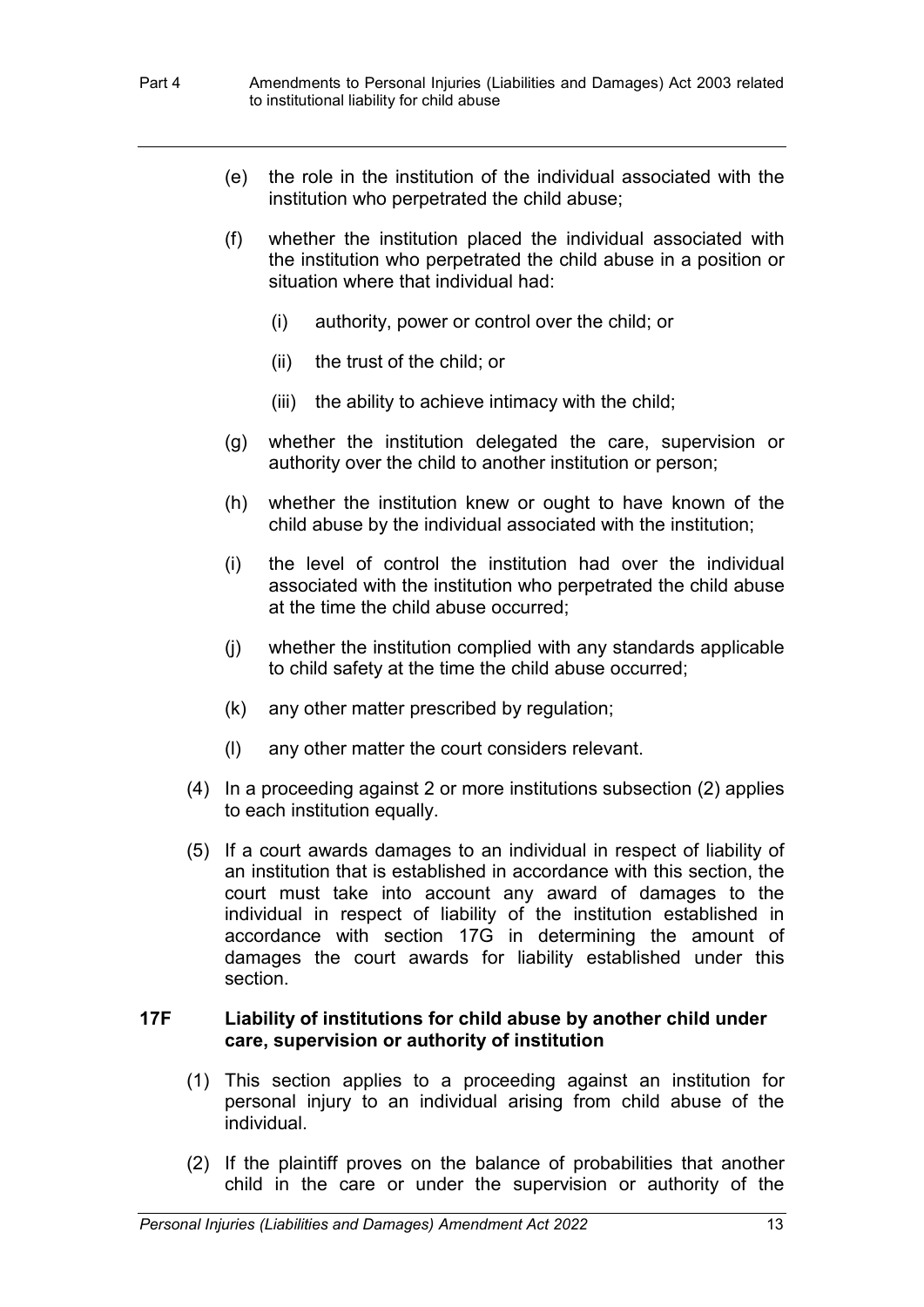institution perpetrated the child abuse while the individual abused was under the care, supervision or authority of the institution, the institution is taken to have breached the duty of care under section 17D(2), unless the institution proves on the balance of probabilities that it took all reasonable steps to prevent the child abuse.

- (3) In determining whether an institution took all reasonable steps to prevent child abuse by another child (the *second child*) in the care or under the supervision or authority of the institution, a court may take into account the following:
	- (a) the nature of the institution;
	- (b) the size and organisational capacity of the institution;
	- (c) the resources reasonably available to the institution to prevent child abuse;
	- (d) the relationship between the institution and the child;
	- (e) whether the institution delegated the care, supervision or authority over the child to another institution or person;
	- (f) whether the institution knew or ought to have known of the perpetration of child abuse by the second child;
	- (g) the level of control the institution had over the second child at the time the child abuse occurred;
	- (h) whether the institution took steps to identify and manage the risk of a child who is subject to child abuse, as a result of that child abuse, abusing other children in the care or under the supervision or authority of the institution;
	- (i) whether the institution complied with any standards applicable to child safety at the time the child abuse occurred;
	- (j) any other matter prescribed by regulation;
	- (k) any other matter the court considers relevant.
- (4) In a proceeding against 2 or more institutions subsection (2) applies to each institution equally.
- (5) In a proceeding referred to in subsection (2):
	- (a) the second child that perpetrated the child abuse must not be named in any pleadings; and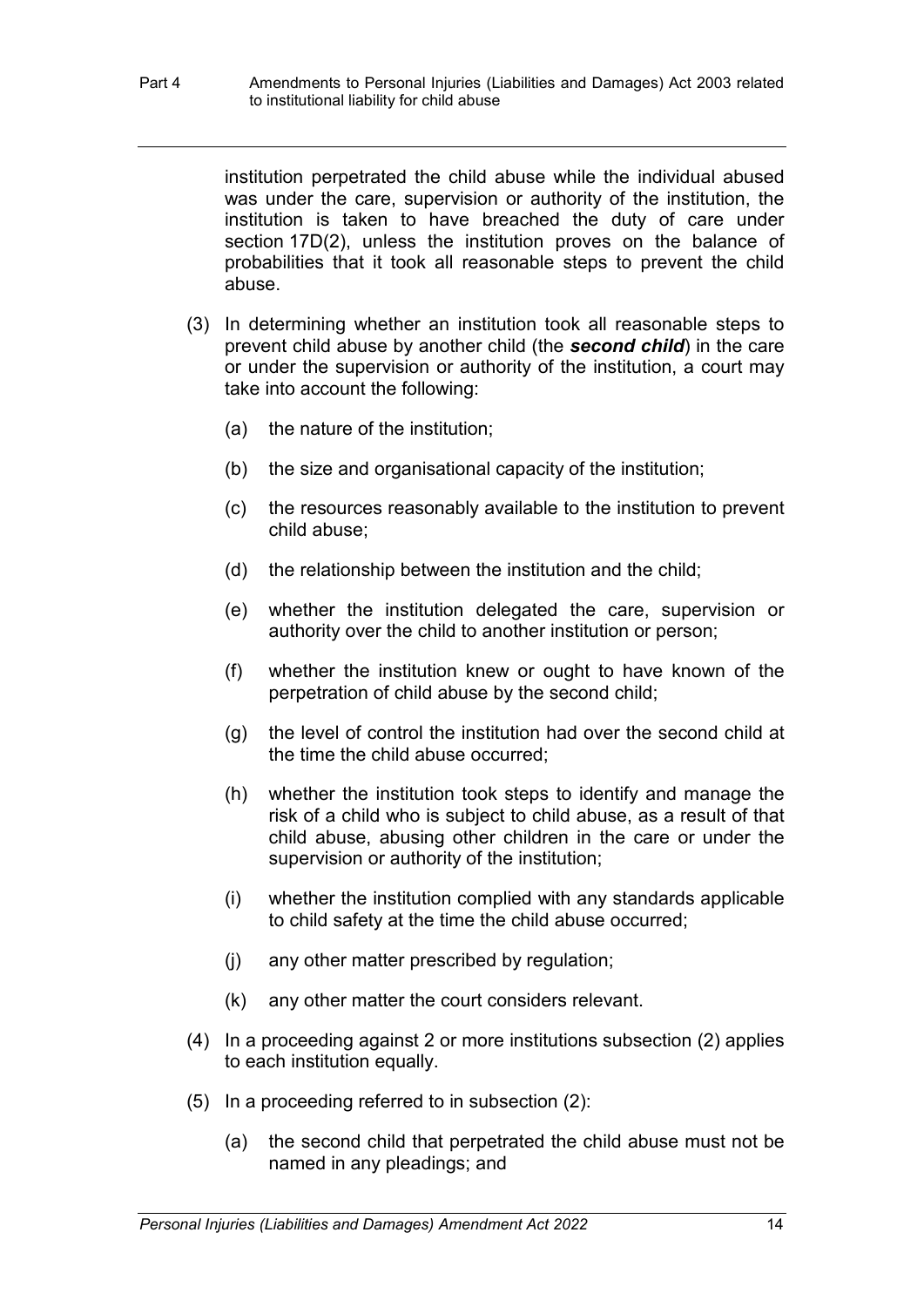- (b) if the second child that perpetrated the child abuse gives evidence – the court must be closed to the public while the evidence is given.
- (6) Despite subsection (5)(b), the court may grant leave for a person to attend the proceedings.
- (7) If a court awards damages to an individual in respect of liability of an institution that is established in accordance with this section, the court must take into account any award of damages to the individual in respect of liability of the institution established in accordance with section 17G in determining the amount of damages the court awards for liability established under this section.

# **Division 3 Vicarious liability of institutions for child abuse**

#### **17G Vicarious liability of institutions for child abuse**

- (1) An institution is vicariously liable for personal injury arising from child abuse perpetrated by an employee of the institution or an individual akin to an employee if:
	- (a) the institution places the employee or individual akin to an employee in a position or situation that gives occasion for child abuse of the child; and
	- (b) the employee or individual akin to an employee uses that occasion to perpetrate child abuse of the child.
- (2) In determining whether the institution placed the employee or individual akin to an employee in a position or situation that gives occasion for the child abuse of the child, a court must take into account whether the institution placed the employee or individual akin to an employee in a position or situation where the employee or individual akin to an employee has:
	- (a) authority, power or control over the child; or
	- (b) the trust of the child; or
	- (c) the ability to achieve intimacy with the child.
- (3) This section does not affect, and is in addition to, the law of the Territory with respect to vicarious liability.
- (4) If a court awards damages to an individual in respect of liability of an institution that is established in accordance with this section, the court must take into account any award of damages to the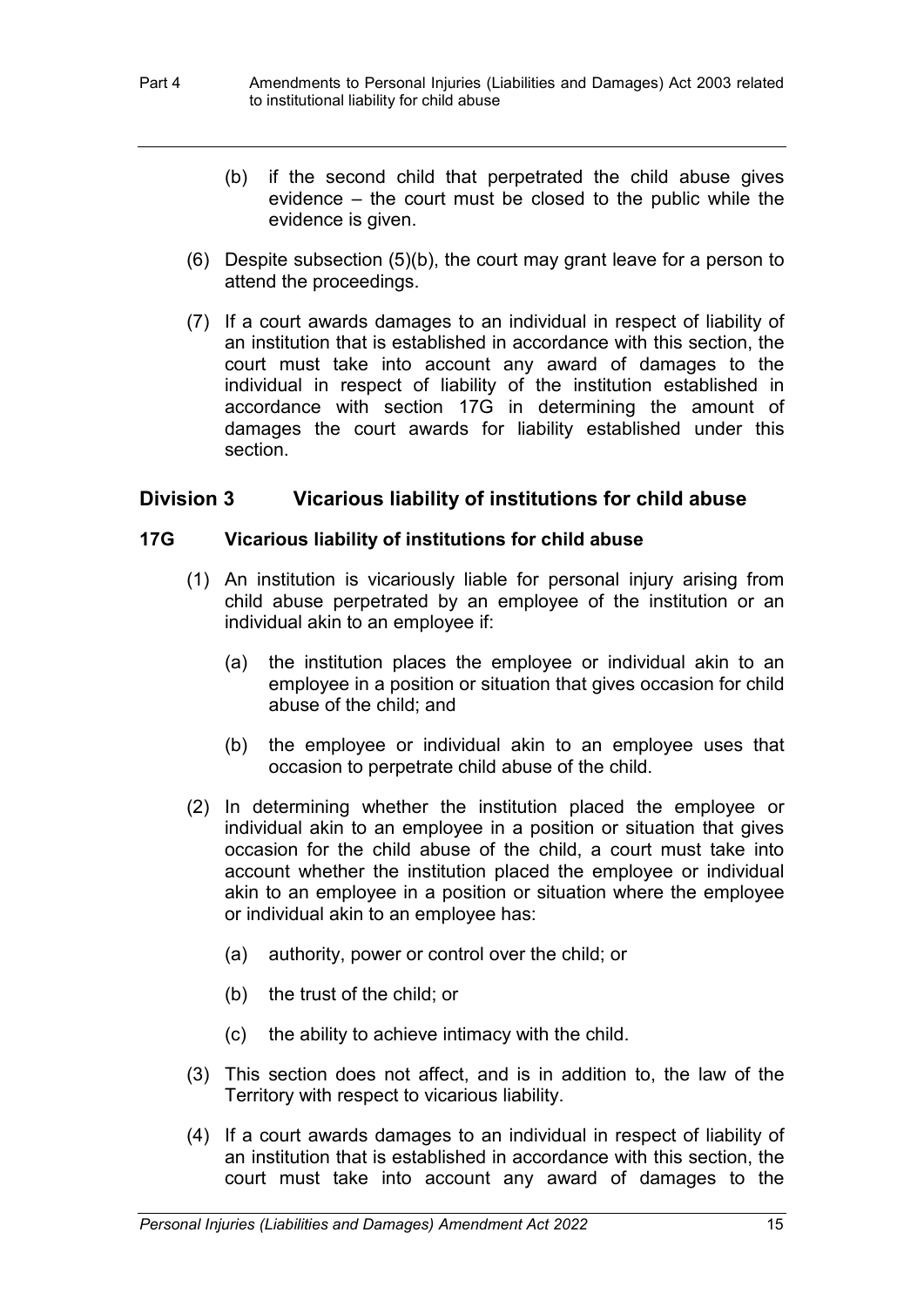individual in respect of liability of the institution established in accordance with section 17E or 17F in determining the amount of damages the court awards for liability established under this section.

(5) In this section:

*individual akin to an employee*, in relation to an institution, is an individual who:

- (a) carries out an activity (whether a series of activities or a single act) that enables the institution to perform its functions, except for an activity:
	- (i) in accordance with a placement arrangement under section 78 of the *Care and Protection of Children Act 2007* in respect of a child; or
	- (ii) carried out under a contract for services by an individual or corporation that is independent from the institution; and
- (b) carries out that activity with the intention to benefit the institution.

# **Division 4 Nomination of proper respondent**

#### **17H Nomination of proper respondent**

- (1) An institution that is a respondent in a proceeding for personal injury to an individual arising from child abuse of the individual may nominate another person or entity as the proper respondent in the proceeding.
- (2) A person or entity may be nominated as the proper respondent if the person or entity:
	- (a) has the financial capacity to pay the amount of damages that could reasonably be expected to be awarded if the proceeding were successful; and
	- (b) has the financial capacity to pay the amount of legal costs that could reasonably be expected to be awarded against the person or entity if the proceeding were successful; and
	- (c) consents to the nomination as the proper respondent; and
	- (d) is capable of being sued.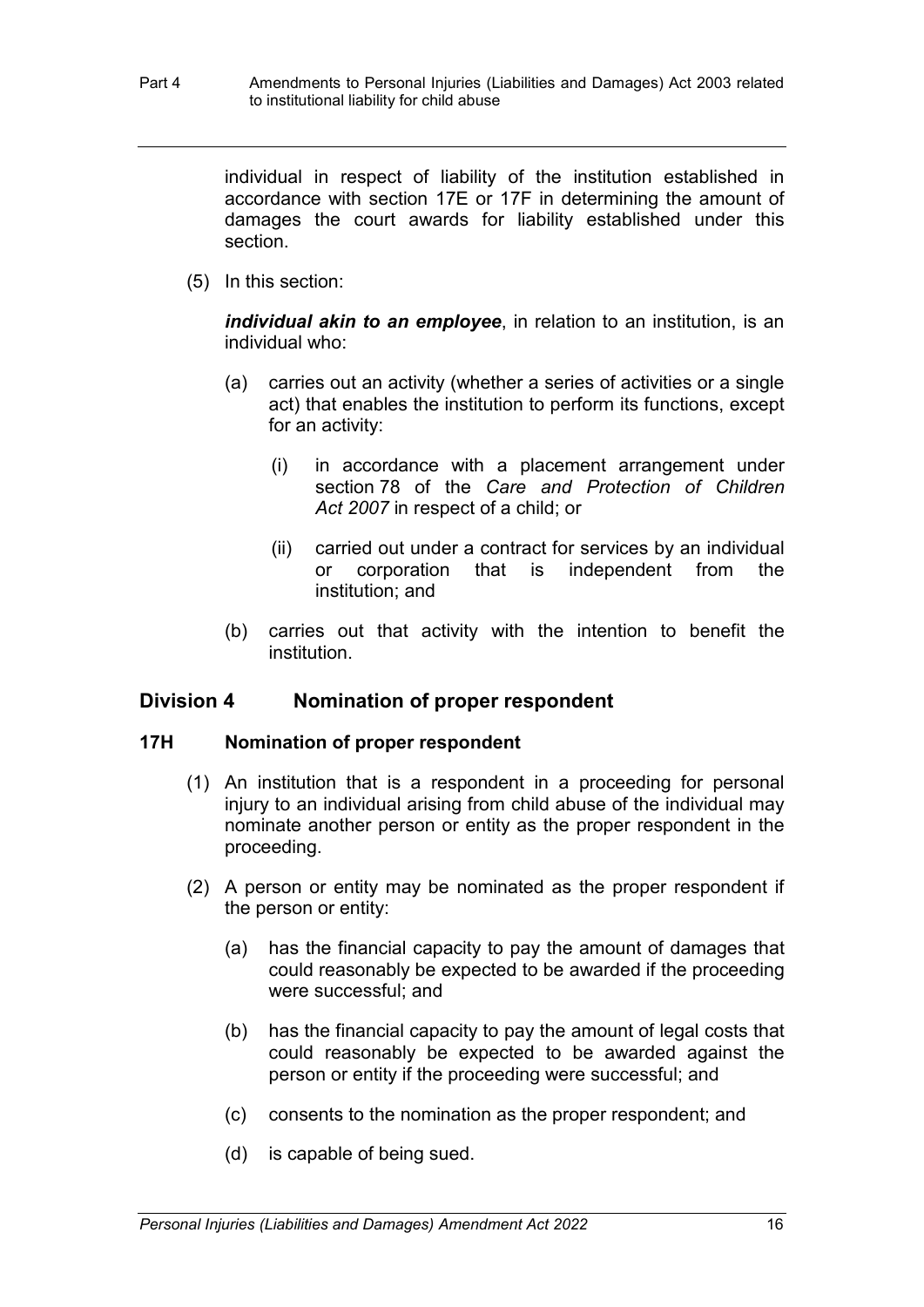# **17J Appointment of nominated proper respondent**

- (1) If a court is satisfied of the matters specified in section 17H(2), the court must appoint the nominated person or entity as the proper respondent in the proceeding.
- (2) A proper respondent appointed under subsection (1):
	- (a) assumes any liability of the institution against which the claim is brought for the personal injury of the claimant arising from child abuse of the claimant; and
	- (b) is joined as respondent in the proceeding; and
	- (c) for the purposes of conducting the proceeding is:
		- (i) taken to be the institution against which the claim is brought; and
		- (ii) responsible for conducting the proceeding as respondent; and
		- (iii) taken to have done any act by the institution against which the claim is brought; and
	- (d) has any duty or obligation that the institution against which the claim is brought has in relation to the proceeding; and
	- (e) without limiting paragraph (a), assumes any liability of the institution against which the claim is brought that arises from the proceeding (including for costs, charges and expenses); and
	- (f) may rely on any defence or immunity available to the institution against which the claim is brought in respect of the claim; and
	- (g) has any right the institution against which the claim is brought has to be indemnified in respect of the claim.
- (3) Despite subsection (2)(c), nothing in this section prevents the court making any order, direction or finding solely in respect of the institution against which the claim is brought.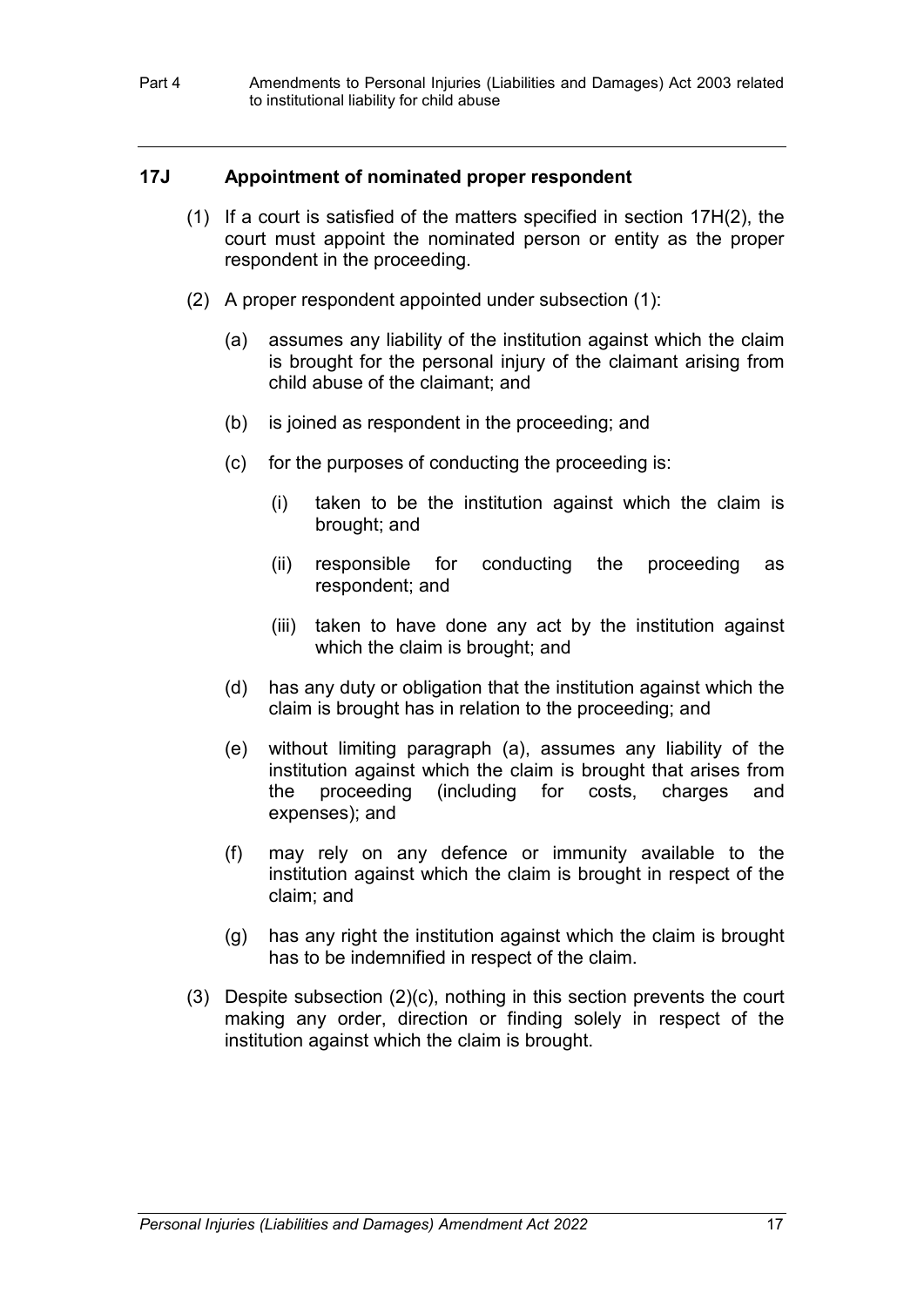## **17K Application to appoint institution's proper respondent**

- (1) A claimant in a proceeding against an institution for personal injury of the claimant arising from child abuse of the claimant may apply to the court for the court to appoint an associated trust of the institution as the proper respondent in the proceeding if:
	- (a) the institution:
		- (i) did not nominate another person or entity as the proper respondent in the proceeding; or
		- (ii) nominated another person or entity as the proper respondent in the proceeding and that person or entity was not appointed by the court as the proper respondent in the proceeding; and
	- (b) at least 120 days from the day the proceeding was commenced have passed.
- (2) An associated trust may be appointed as the proper respondent if the associated trust:
	- (a) has the financial capacity to pay the amount of damages that could reasonably be expected to be awarded if the proceeding were successful; and
	- (b) has the financial capacity to pay the amount of legal costs that could reasonably be expected to be awarded against the person or entity if the proceeding were successful; and
	- (c) is capable of being sued.
- (3) Within 28 days from the day the application is made under subsection (1), the institution must identify for the court all associated trusts of the institution (if any) and provide information regarding the financial capacity of those associated trusts.
- (4) A trust is an *associated trust* of an institution in any of the following circumstances:
	- (a) the institution has, either directly or indirectly, the power to control the application of the income, or the distribution of the property, of the trust;
	- (b) the institution has the power to obtain the beneficial enjoyment of the property or income of the trust, with or without the consent of another entity;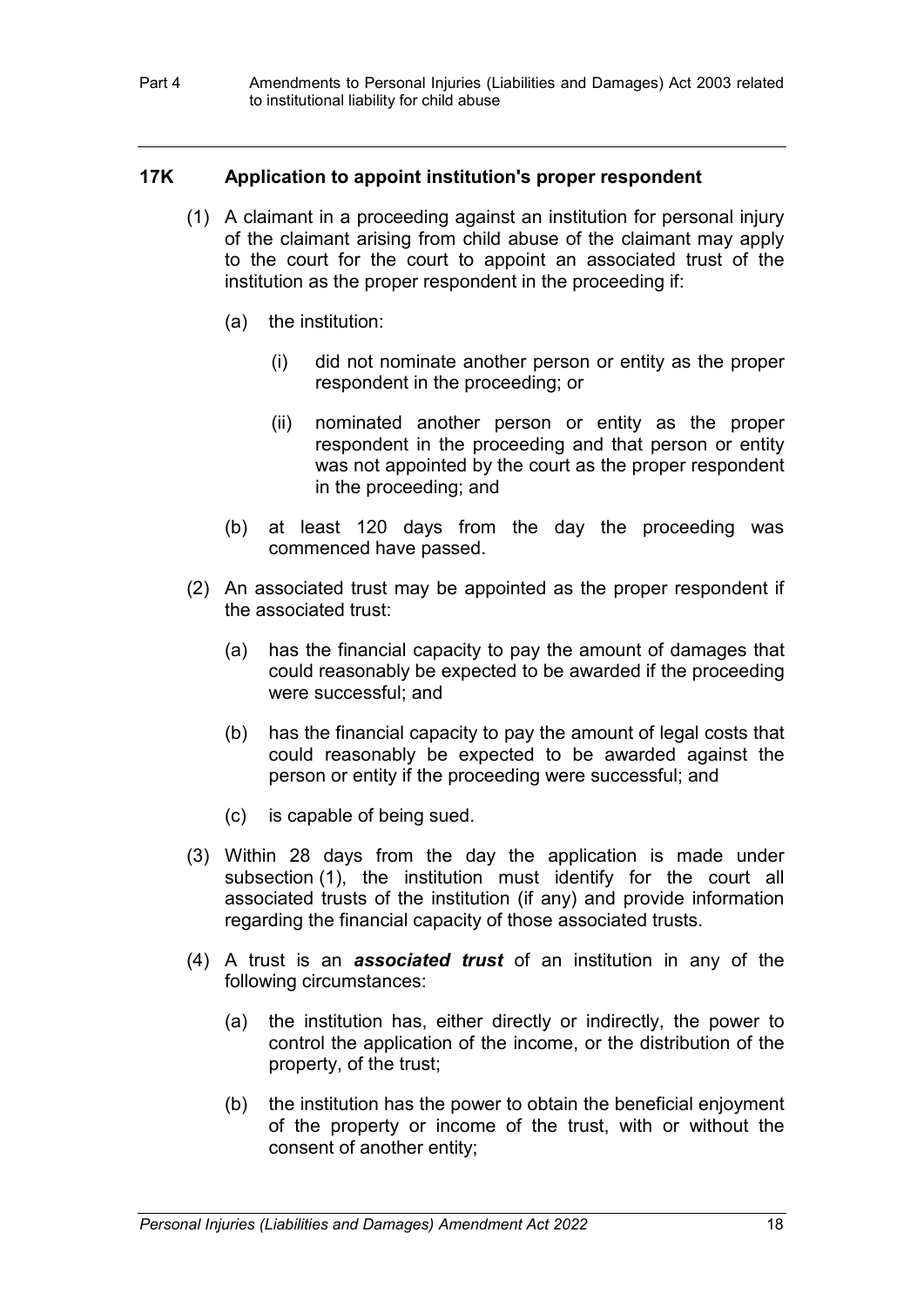- (c) the institution has, either directly or indirectly, the power to appoint or remove the trustee or trustees of the trust;
- (d) the institution has, either directly or indirectly, the power to appoint or remove beneficiaries of the trust;
- (e) the trustee of the trust is accustomed or under an obligation, whether formal or informal, to act according to the directions, instructions or wishes of the institution;
- (f) the institution has, either directly or indirectly, the power to determine the outcome of any other decisions about the trust's operations;
- (g) a member of the institution or a management member of the institution has, under the trust deed applicable to the trust, a power of a kind referred to in paragraph (a), (b), (c), (d) or (f).

### **17L Appointment of proper respondent on application**

- (1) If a court is satisfied of the matters specified in section 17K(2), the court must appoint the associated trust as the proper respondent in the proceeding.
- (2) A proper respondent appointed under subsection (1):
	- (a) assumes any liability of the institution against which the claim is brought for the personal injury of the claimant arising from child abuse of the claimant; and
	- (b) is joined as respondent in the proceeding; and
	- (c) for the purposes of conducting the proceeding is:
		- (i) taken to be the institution against which the claim is brought; and
		- (ii) responsible for conducting the proceeding as respondent; and
		- (iii) taken to have done any act by the institution against which the claim is brought; and
	- (d) has any duty or obligation that the institution against which the claim is brought has in relation to the proceeding; and
	- (e) without limiting paragraph (a), assumes any liability of the institution against which the claim is brought that arises from the proceeding (including for costs, charges and expenses); and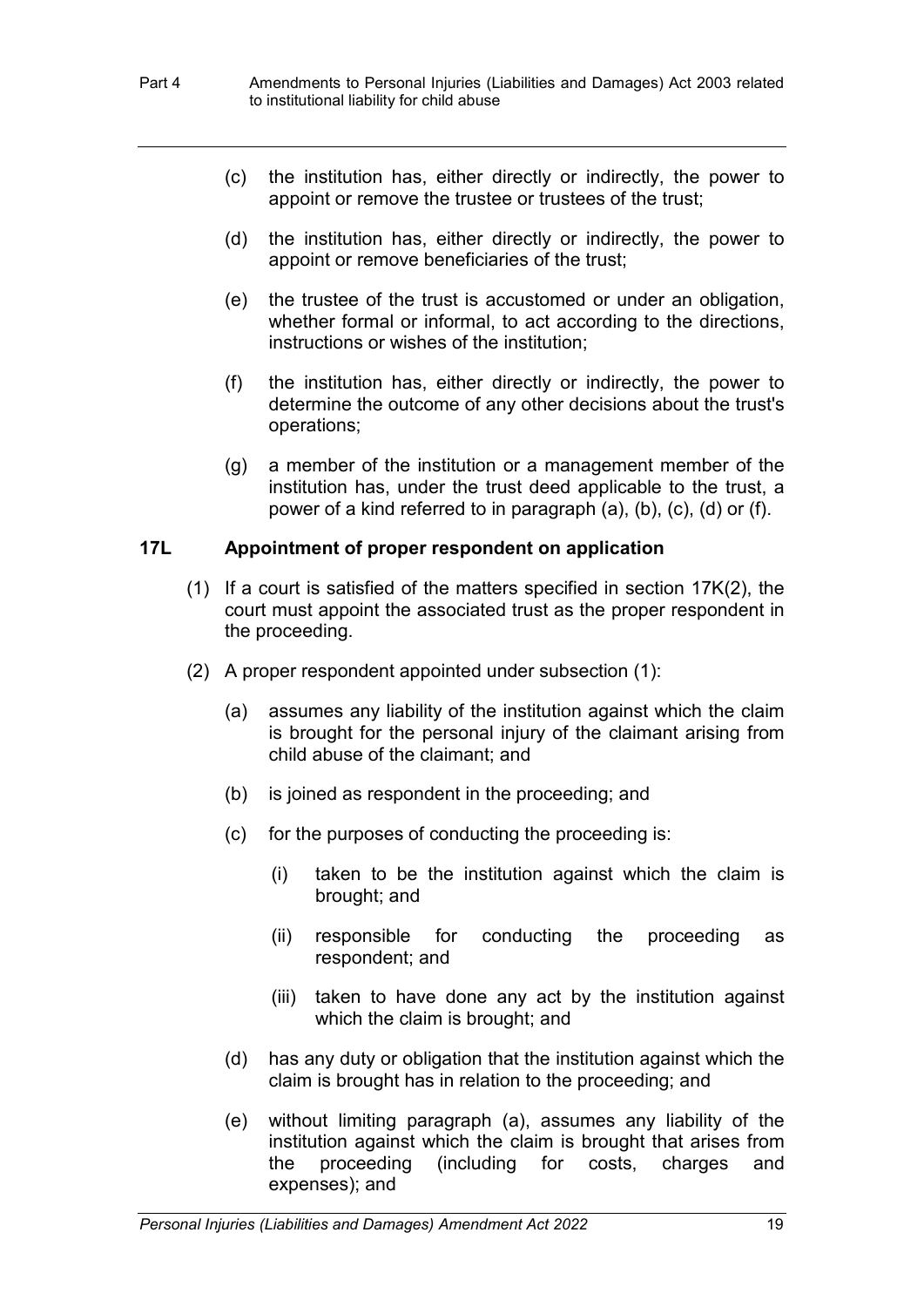- (f) may rely on any defence or immunity available to the institution against which the claim is brought in respect of the claim; and
- (g) has any right the institution against which the claim is brought has to be indemnified in respect of the claim.
- (3) Despite subsection (2)(c), nothing in this section prevents the court making any order, direction or finding solely in respect of the institution against which the claim is brought.

#### **17M Decisions available to trustees when associated trust appointed as proper respondent**

- (1) Despite any other law of the Territory or other instrument (including any trust deed), the trustee of a trust that is a proper respondent or is to be appointed as a proper respondent may do any of the following in a proceeding, or as a result of a proceeding, under this Part:
	- (a) consent to a nomination as a proper respondent;
	- (b) provide any information in relation to the trust that is relevant to the operation of this Division;
	- (c) apply any trust property to satisfy any liability incurred in the proceeding, or as a result of the proceeding, because of being appointed as a proper respondent under this Part.
- (2) The satisfaction of any liability of a trust that is incurred in the proceeding, or as a result of the proceeding, because of being appointed as a proper respondent under this Part is an expense for which the trustee may be indemnified out of the trust property, irrespective of any limitation on any right of indemnity a trustee may have.
- (3) Any liability of a trust that is a proper respondent is limited to the value of the trust property.
- (4) A trustee of a trust that is a proper respondent is not liable for a breach of trust solely because of doing anything authorised by this section.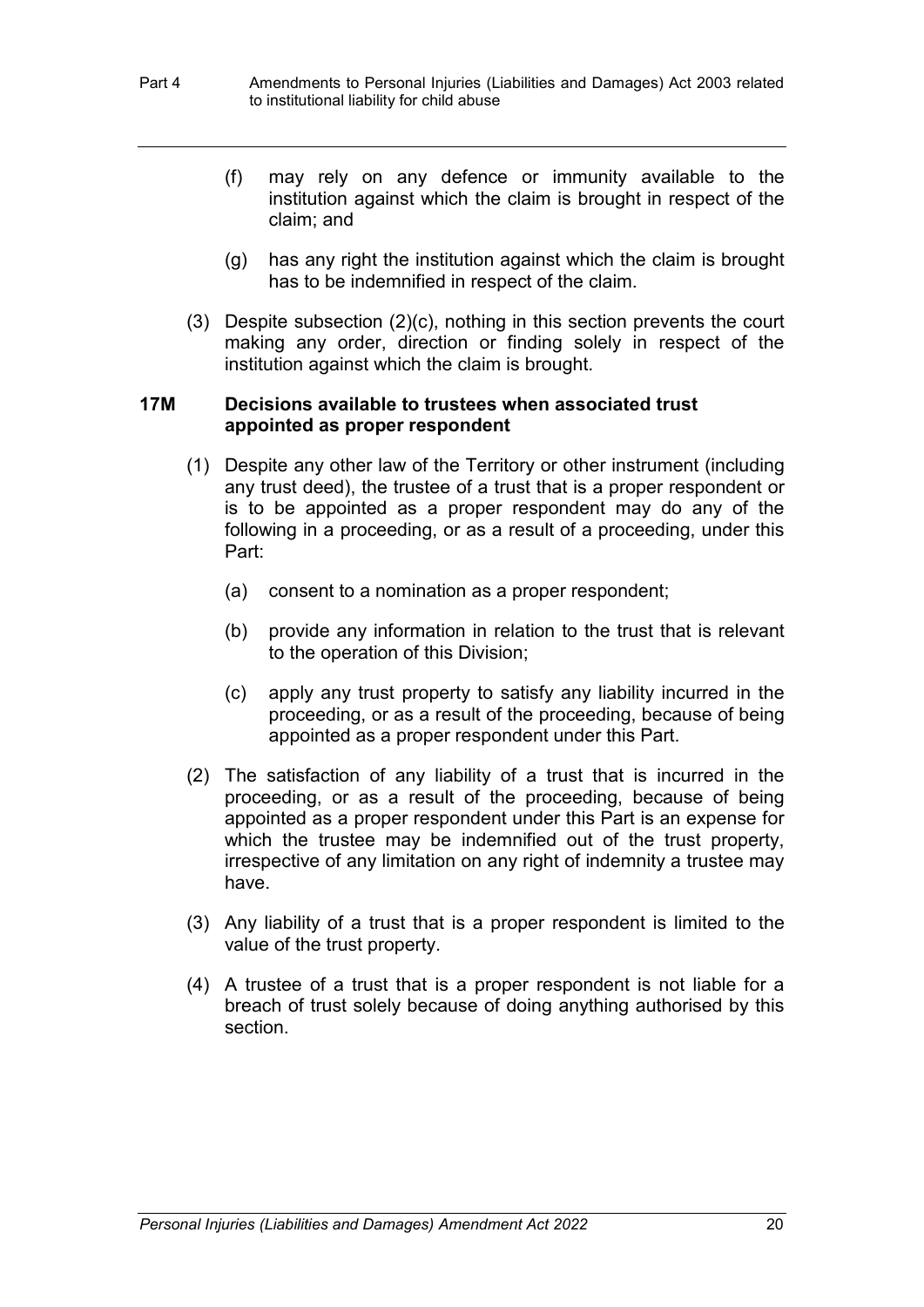#### **17N** *Corporations Act 2001* **(Cth) displacement provision**

 Section 17M is declared to be a Corporations legislation displacement provision for the purpose of section 5G of the *Corporations Act 2001* (Cth) in relation to the Corporations legislation.

*Note for section 17N*

*Section 5G of the Corporations Act 2001 (Cth) allows a provision of a State or Territory Act to displace the operation of the provisions of the Corporations legislation of the Commonwealth if it is declared a Corporations legislation displacement provision. The declaration allows a State or Territory provision that would otherwise be inconsistent to have effect to the extent of the inconsistency.* 

# **Division 5 Continuity of institutions**

#### **17P Successor institutions**

- (1) This section applies to a claim that:
	- (a) an individual has against an institution, or had against an institution that no longer exists, for personal injury to the individual arising from child abuse of the individual; and
	- (b) the institution (the *former institution*) was succeeded by another institution (the *successor institution*).
- (2) A successor institution assumes the liability of the former institution for the claim if the successor institution is substantially the same as the former institution.
- (3) Without limiting subsection (2), a successor institution is substantially the same as the former institution in the following circumstances:
	- (a) the former institution or part of the former institution merged into the successor institution;
	- (b) the former institution or part of the former institution merged with one or more other institutions to form the successor institution;
	- (c) the successor institution is the remainder of the former institution after the former institution ceased to include another part of the former institution;
	- (d) if there is more than one other institution interposed in the relationship between the former institution and the successor institution by any of the circumstances of succession specified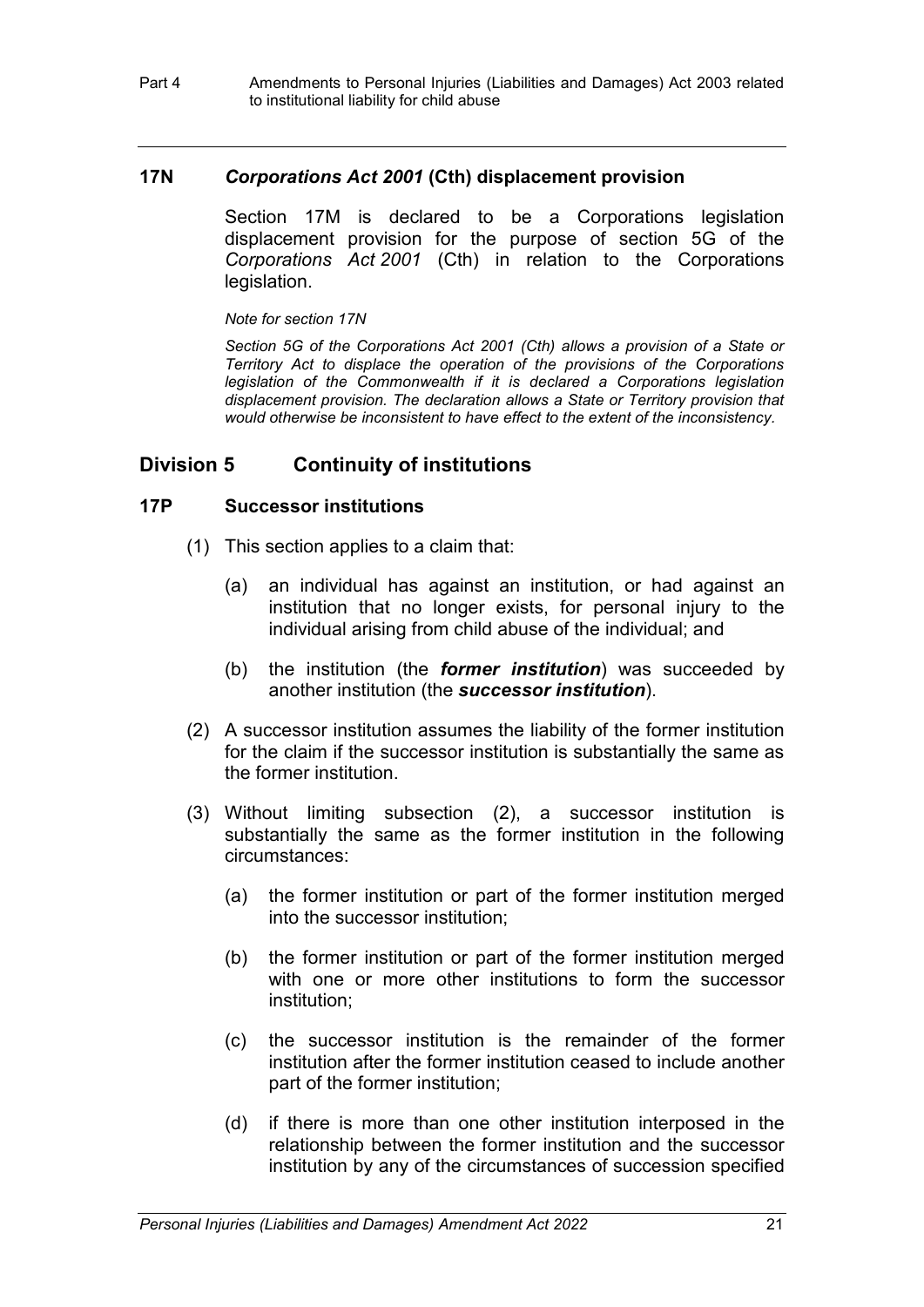in paragraphs (a), (b) and (c) – at least one of the circumstances specified in any of those paragraphs applies to each interposing institution and the institution it succeeds.

- (4) For the purposes of subsection (2), the following are not relevant to whether an institution is a successor institution to a former institution:
	- (a) whether the name of the former institution changed;
	- (b) whether the organisational structure of the former institution changed;
	- (c) whether the former institution was not incorporated and became incorporated;
	- (d) whether the geographic area where members of the former institution carried out the purposes or work of the former institution changed.

# **Division 6 Proceedings against unincorporated institutions**

### **17Q Proceedings against unincorporated institutions**

- (1) Without limiting Division 4, a proceeding for personal injury to an individual arising from child abuse of the individual may be commenced or continued against an unincorporated institution in the name of the institution as if the institution were a legal person capable of being sued.
- (2) For the purposes of this Part, a function that may be exercised by an unincorporated institution may be exercised by a management member of the institution.
- (3) A court may make any orders, directions and findings in relation to an unincorporated institution against which a proceeding is commenced under this section as if the unincorporated association were a person.
- (4) A court may make any orders and directions the court considers necessary for the purposes of this section, including directing any management member of an unincorporated institution to exercise a specified function of the institution.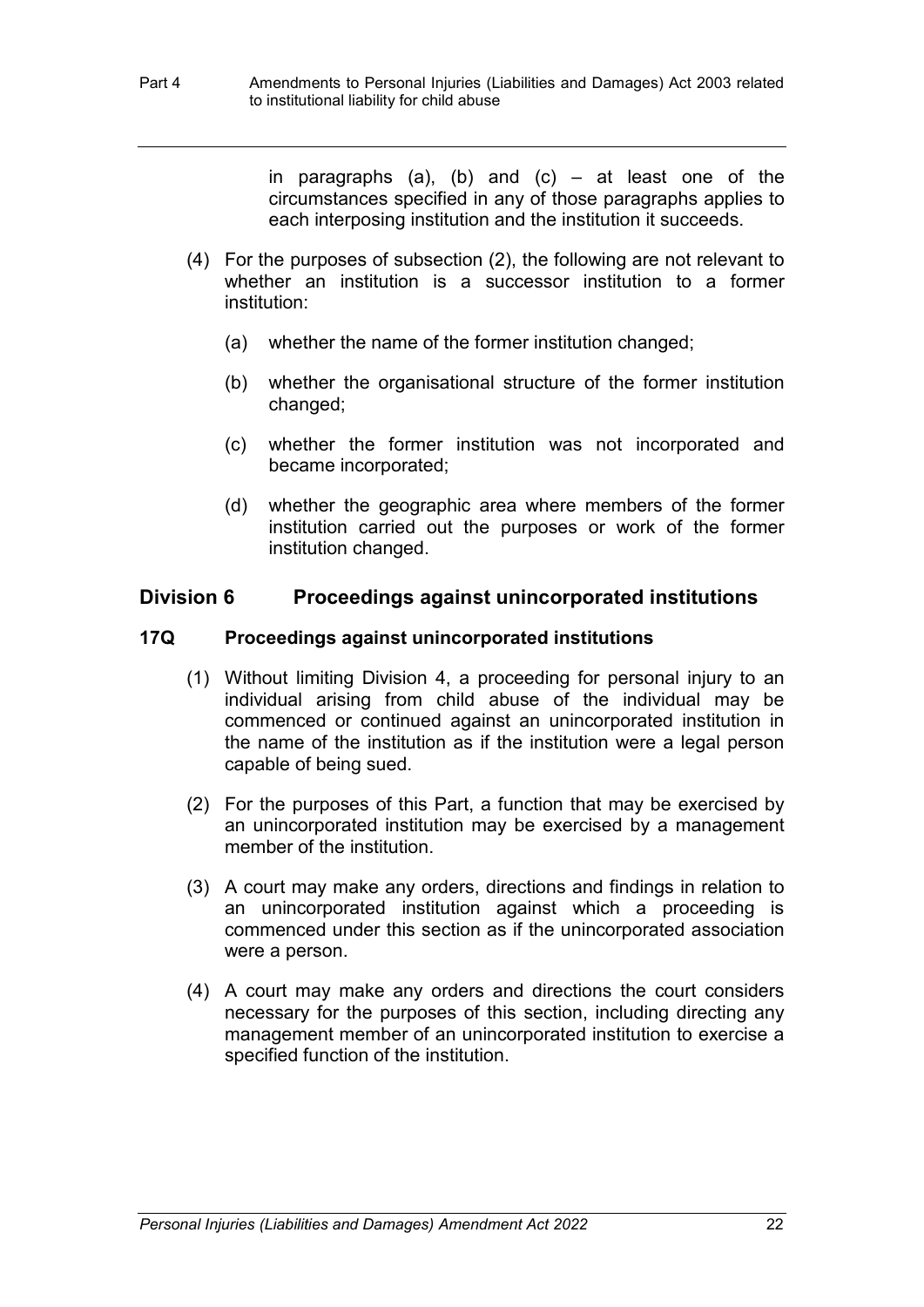## **17R Liability of office holder of unincorporated institution**

- (1) This section applies to a claimant if:
	- (a) the claimant was subject to child abuse by an individual associated with an institution while the claimant was a child under the care, supervision or authority of the institution; and
	- (b) the claimant has or had an accrued cause of action for personal injury arising from the child abuse against a person who held office as a management member of the institution at the time the cause of action accrued (the *former office holder*); and
	- (c) at the time of the accrual of the cause of action against the former office holder the institution was not incorporated; and
	- (d) the institution is not incorporated; and
	- (e) the former office holder no longer holds office as a management member of the institution; and
	- (f) the claimant would be able to maintain an action on the cause of action if the former office holder continued to hold office.
- (2) A proceeding for the claimant's cause of action for personal injury arising from the child abuse of the claimant by the individual associated with the institution may be commenced or continued against a current office holder in the name of the office of the former office holder.
- (3) In a proceeding commenced or continued under subsection (2):
	- (a) any liability of a former office holder of the institution in relation to the child abuse of the child is taken to be liability of a current office holder; and
	- (b) any act of a former office holder of the institution in relation to the child abuse of the child is taken to be an act of the current office holder; and
	- (c) any duty or obligation of a former office holder of the institution in respect of the child abuse of the child is taken to be a duty or obligation of the current office holder, exercised by the current officer holder at all times; and
	- (d) any duty or obligation that a former office holder of the institution would have in relation to the proceeding, if it were commenced at the time of the former office holder holding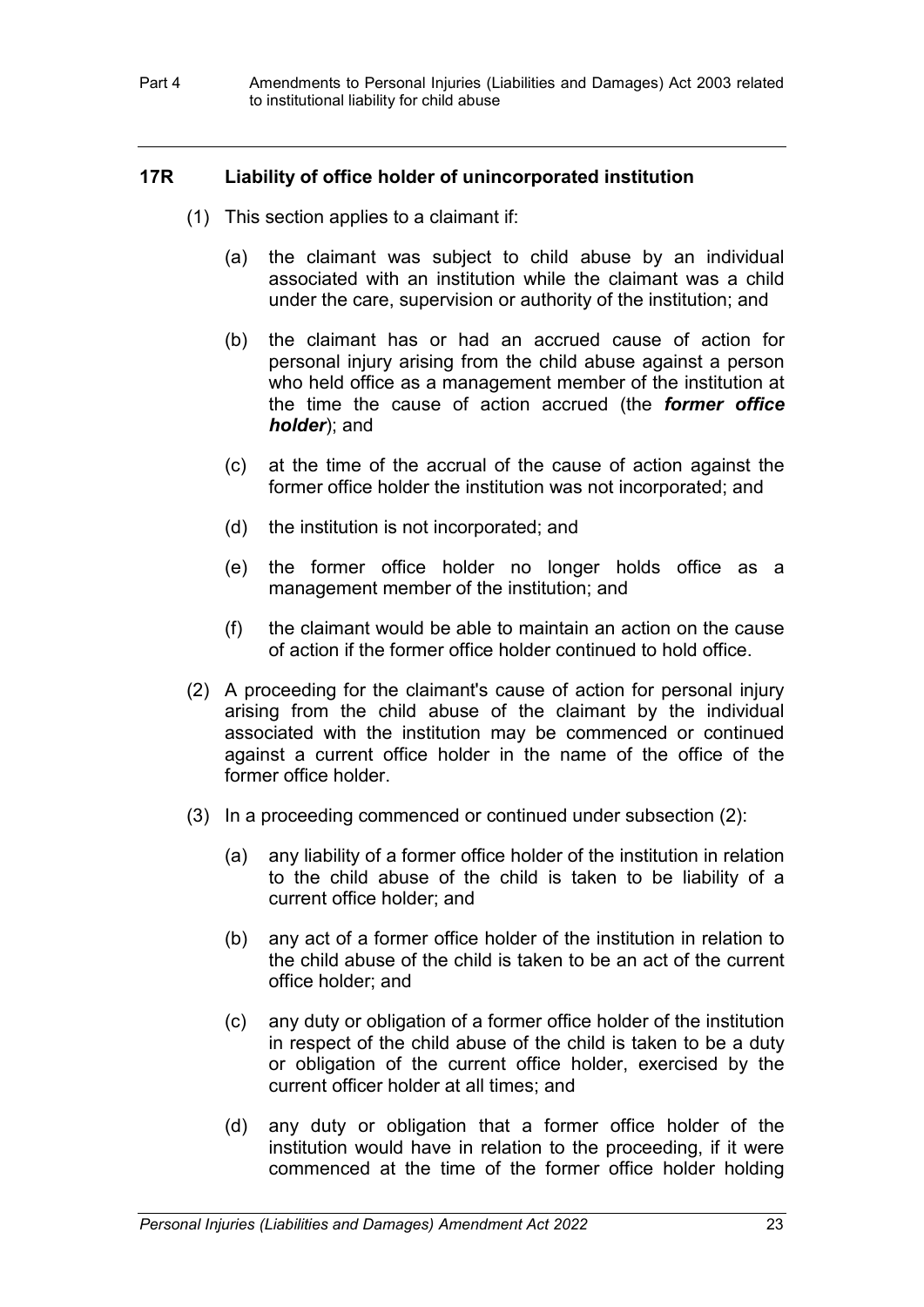office, is taken to be a duty or obligation (as the case requires) of the current office holder, exercised by the current officer holder at all times during proceedings; and

- (e) any right of a former office holder of the institution to be indemnified in respect of damages extends to the current office holder; and
- (f) the current office holder may rely on any defence or immunity that would have been available to a former office holder of the institution in a proceeding commenced at the time of the former office holder holding office.
- (4) If an institution does not have an equivalent office to the office of the former office holder, the head of the institution (however described) is taken to be the former office holder for the purposes of this section and in this section any reference to the former office holder includes the head of the institution.
- (5) In this section:

*current office holder*, in relation to an institution, means a person who holds office as a management member of the institution.

# **Division 7 Court rules**

#### **17S Court rules**

- (1) Without limiting section 71 of the *Supreme Court Act 1979*, the Supreme Court may make rules and practice directions in respect of any of the following:
	- (a) the practice and procedure of the Supreme Court under this Part;
	- (b) any other matter under this Part.
- (2) Without limiting section 48 of the *Local Court Act 2015*, the Local Court may make rules and practice directions in respect of any of the following:
	- (a) the practice and procedure of the Local Court under this Part;
	- (b) any other matter under this Part.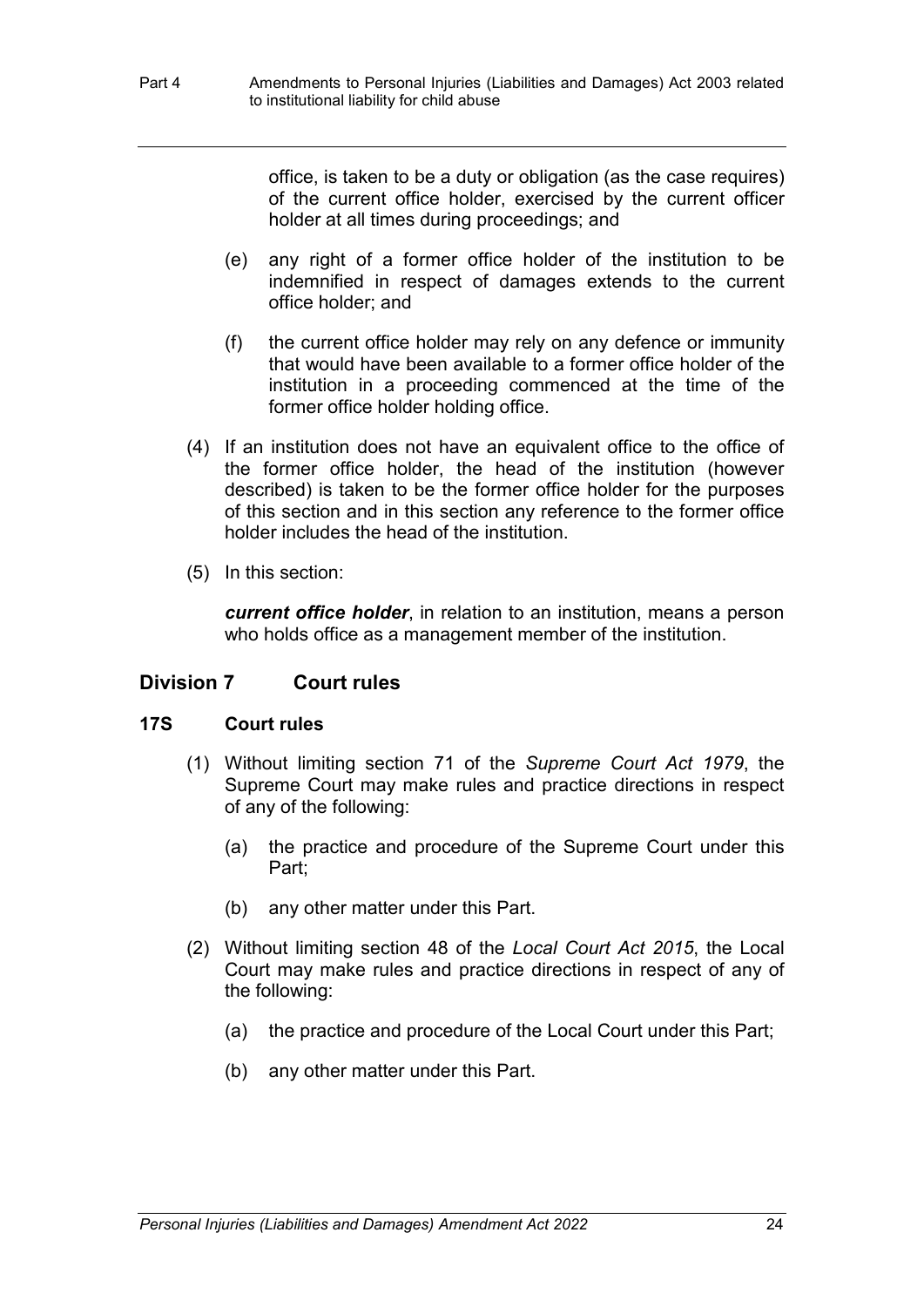### **11 Long title amended**

Long title, after "**limiting payments to certain offenders,**"

*insert*

**to clarify liability of institutions for child abuse,**

# **Part 5 Further amendments to Personal Injuries (Liabilities and Damages) Act 2003 related to damages awarded to offenders**

#### **12 Part 4A, Divisions 4 and 5 inserted**

Before Part 5, heading

*insert*

### **Division 4 Damages made available for victim payments**

#### **32H Offender damages to be held on trust**

- (1) Damages that are awarded by a court to an offender for a civil wrong to which this Part applies or monies payable to an offender under a civil wrong settlement must be paid to the Public Trustee.
- (2) Damages or monies paid to the Public Trustee under subsection (1) are held on trust by the Public Trustee for a period beginning on the day the court awards the damages or the civil wrong settlement is agreed to (as the case requires) and ending on the later of:
	- (a) the day 12 months after the day the court awards the damages or the civil wrong settlement is agreed to; or
	- (b) the day a court finally determines any victim claim that is commenced against the offender:
		- (i) before the day the court awards the damages or the civil wrong settlement is agreed to; or
		- (ii) within 12 months after the day the court awards the damages or the civil wrong settlement is agreed to.
- (3) The Public Trustee holds the amount paid under subsection (1) for the satisfaction of an order under section 32K(2).
- (4) This section does not apply to an amount of damages or monies withheld by a public entity defendant under section 32G.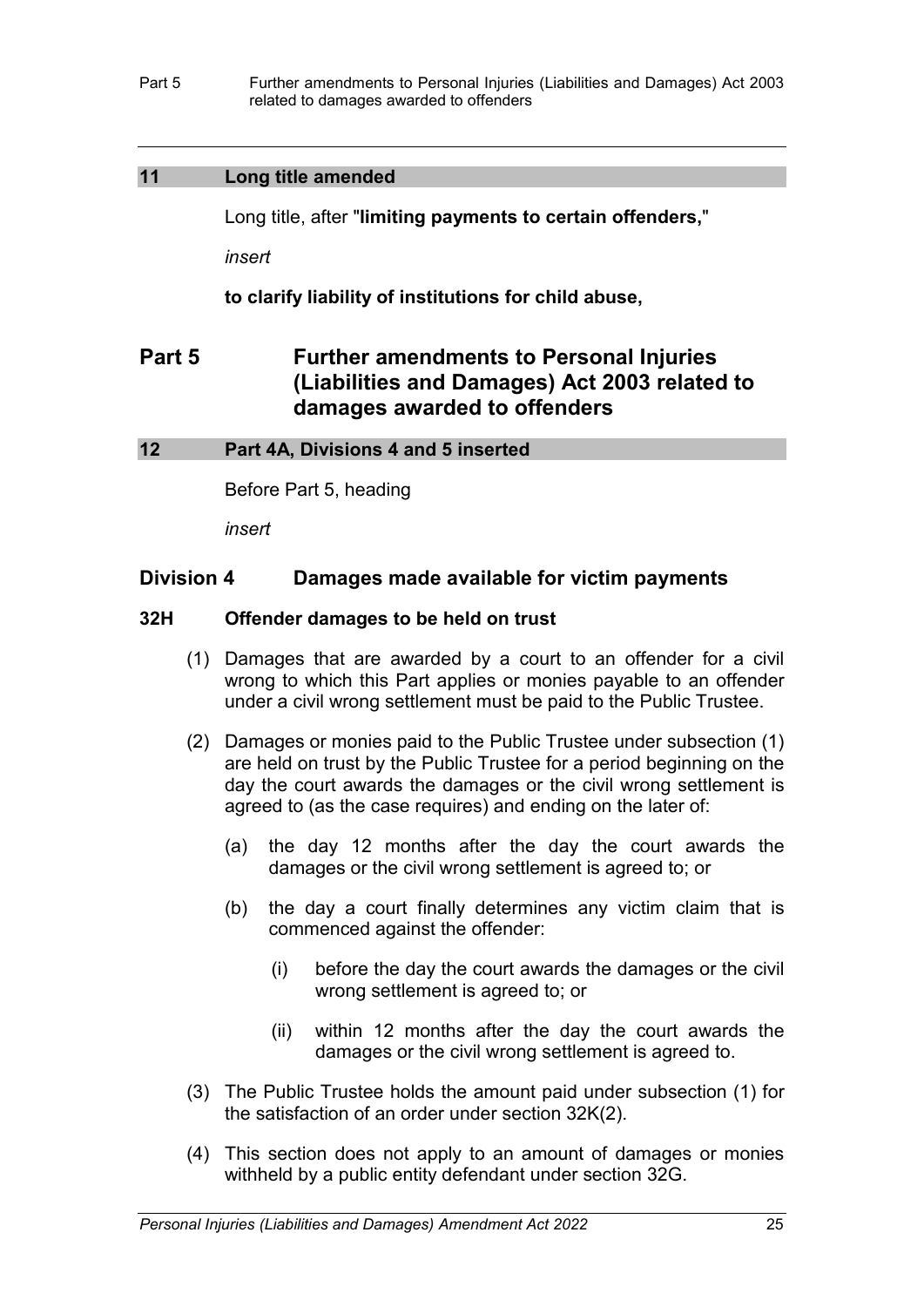(5) Despite subsection (1), this section does not affect any obligation of a public entity defendant under a law of the Territory or the Commonwealth to pay an amount to a person other than the offender.

### **32J Notification of money held on trust**

- (1) As soon as practicable after the day a court orders a public entity defendant to pay damages to an offender for a civil wrong to which this Part applies or a civil wrong settlement is agreed to by a public entity defendant and an offender, the public entity defendant:
	- (a) must notify, in writing, each victim (if any) of the offender of the money held on trust in accordance with section 32H; and
	- (b) may give public notice of the money held on trust in accordance with section 32H.
- (2) The public entity defendant may determine the manner in which the public notice under subsection (1)(b) is to be given.
- (3) A notification under subsection (1) must include the following:
	- (a) the name of the offender;
	- (b) a statement that damages awarded by a court to the offender or monies to be paid to the offender under a civil wrong settlement are held on trust by the Public Trustee;
	- (c) the period during which damages or monies are held on trust;
	- (d) a statement that during the period the damages or monies are held on trust the court may make an order under section 32K(2) for damages to the victim to be satisfied out of damages or monies held on trust during that period.
- (4) A victim who is notified under subsection (1)(a) may, at any time during the period the damages or monies are held on trust, request the public entity defendant to provide:
	- (a) details of the amount of damages or monies held on trust and the offence for which the offender has been found guilty; and
	- (b) the number of other victims notified under this section and whether any orders to satisfy damages out of the damages or monies held on trust were made under section 32K(2).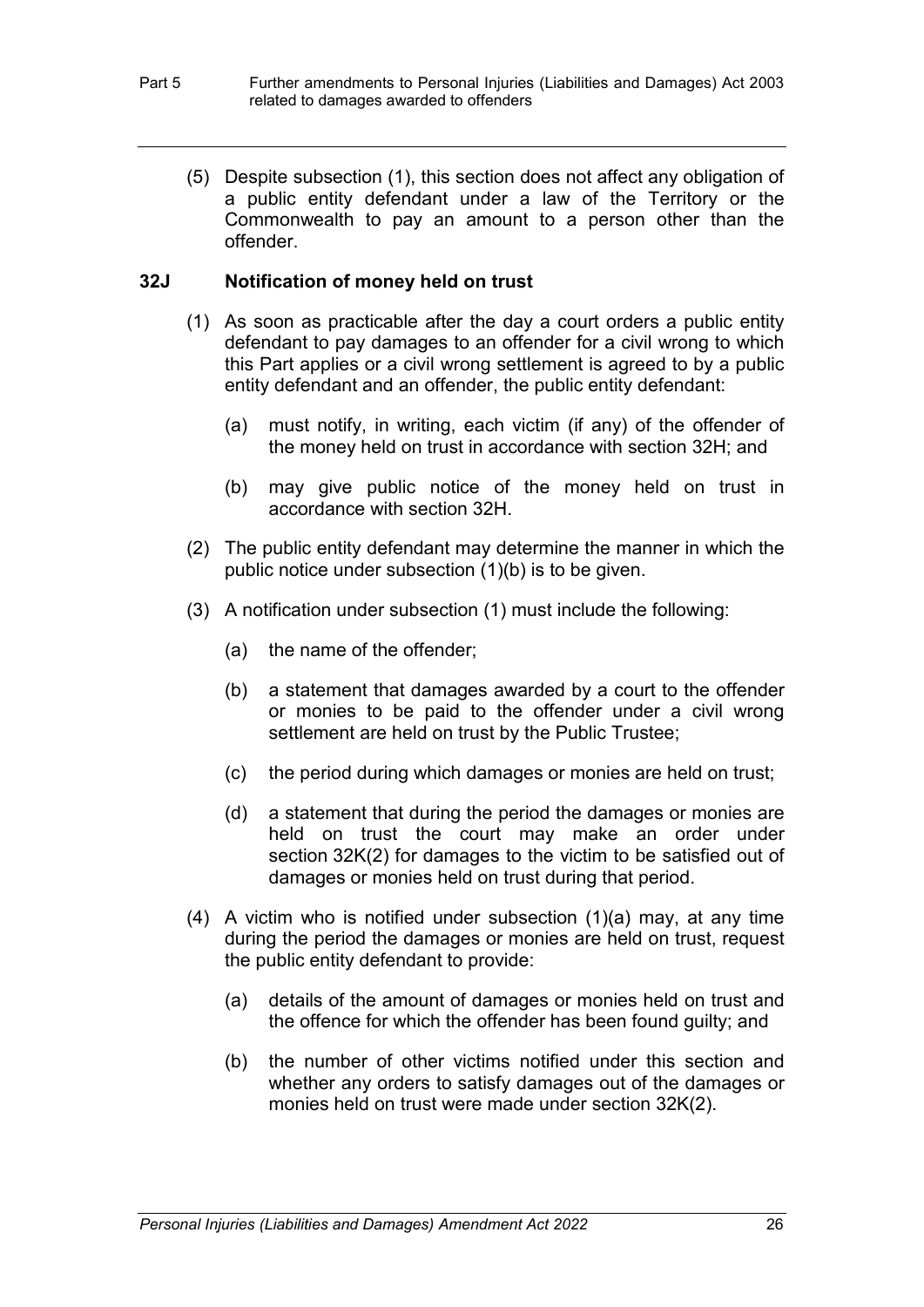- (5) On a request under subsection (4), the public entity defendant must provide to the victim, within a period of 28 days from the request, the details requested.
- (6) For the purposes of notifying any victims of an offender of the damages or monies held on trust:
	- (a) the Commissioner of Police may provide to a public entity defendant information identifying individuals who may be victims; and
	- (b) if a public entity defendant is party to an agreement that restricts disclosure of any of the information specified in subsection (3) – the public entity defendant may disclose the information despite anything to the contrary in the agreement.
- (7) In this section:

*victim*, of an offender, is an individual who appears based on information reasonably available to the public entity defendant (including information provided under subsection (6)(a)) to have a victim claim against the offender.

#### **32K Offender damages available for victim claims**

- (1) This section applies to a victim claim if:
	- (a) an individual:
		- (i) is successful in a victim claim against an offender; or
		- (ii) makes an agreement to settle a victim claim against an offender; and
	- (b) damages awarded or monies to be paid to the offender in respect of a civil wrong are held on trust in accordance with section 32H.
- (2) If an individual is successful in a victim claim against an offender or settles a victim claim against an offender, the court may order the damages for the victim claim or monies to be paid under the settlement to be satisfied out of the amount held on trust in accordance with section 32H and for that purpose order an amount not exceeding the amount held on trust to be paid to the individual.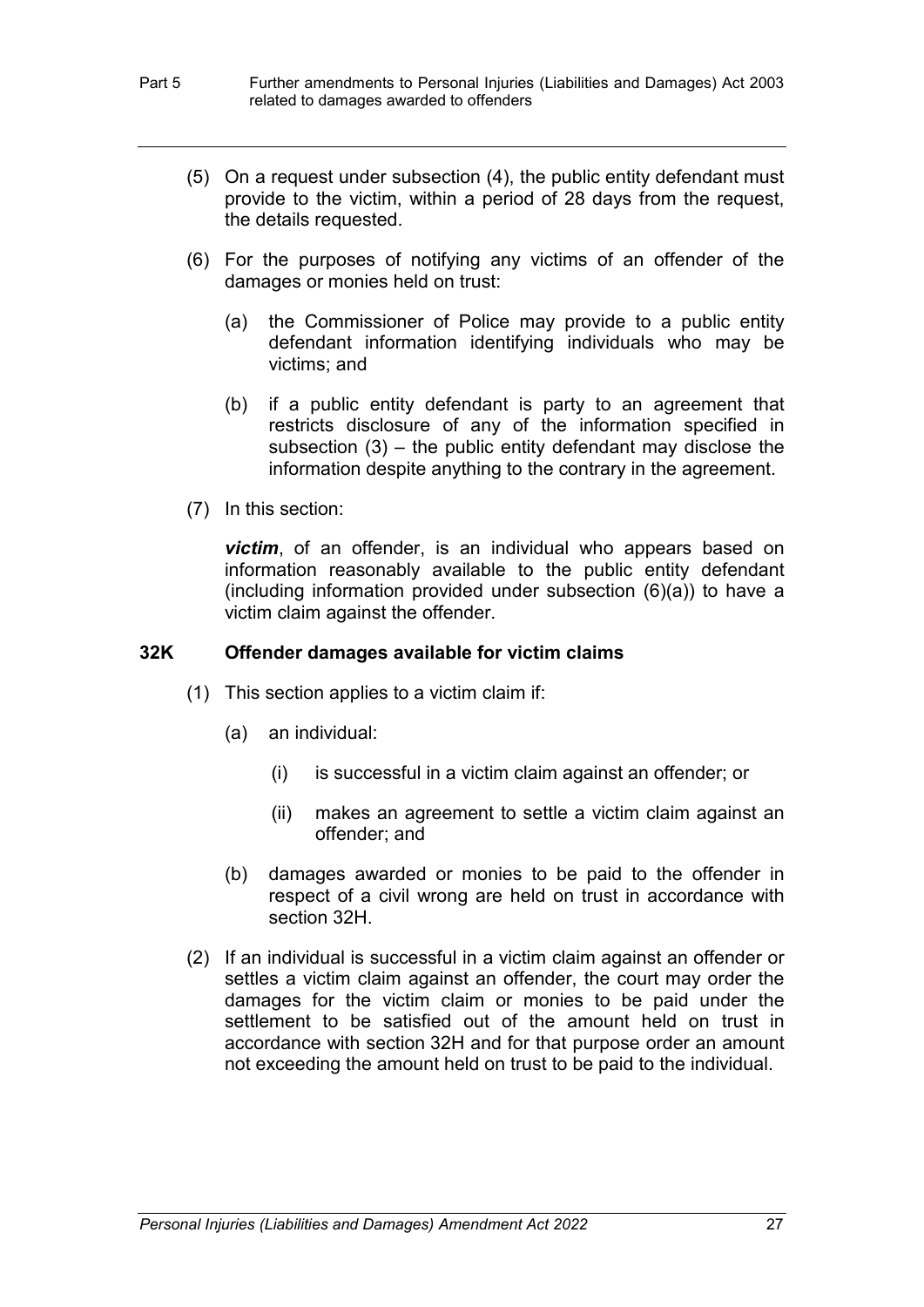- (3) An order under subsection (2) must not be made until all of the following are finally determined:
	- (a) proceedings against the offender for a victim claim commenced before the period specified in section 32H(2);
	- (b) proceedings against the offender for a victim claim commenced during the period specified in section 32H(2).
- (4) In making an order under subsection (2), the court must ensure that the amount paid to the individual is fair and reasonable having regard to:
	- (a) whether there are any proceedings against the offender for victim claims; and
	- (b) the amount of damages that is likely to be awarded in any other victim claim if the other victim claim is successful.
- (5) If the court orders an amount to be paid under subsection (2), the Public Trustee must release the amount specified in the order from the amount held on trust in accordance with section 32H.
- (6) The court must decide whether or not to make an order under subsection (2) without conducting a hearing, unless the court is satisfied that a hearing is necessary in the interest of justice.

#### **32L Interest of money held on trust**

- (1) Interest received by the Public Trustee for the investment of money held on trust in accordance with section 32H in respect of an offender is part of the amount of money held on trust in respect of that offender.
- (2) Fees and charges payable to the Public Trustee for the Public Trustee's functions under this Part of holding money on trust in accordance with section 32H in respect of an offender are payable out of the money held on trust in respect of that offender.

#### **32M Release of money held on trust**

On the expiry of the period during which damages or monies are held on trust in accordance with section 32H, the Public Trustee must release to the offender:

(a) any remaining amount held on trust; or